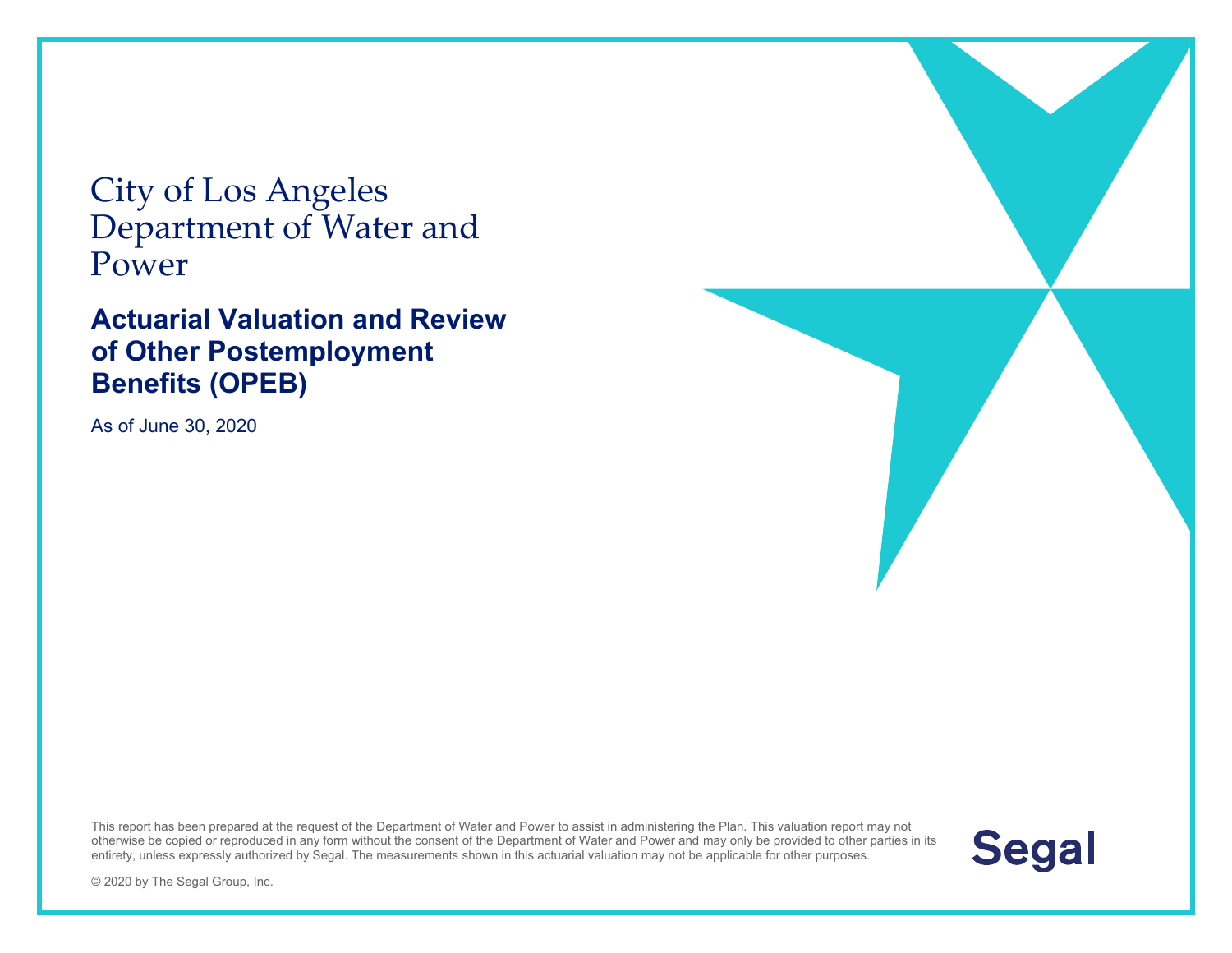

180 Howard Street, Suite 1100 San Francisco, CA 94105-6147 segalco.com T 415.263.8200

December 2, 2020

Ms. Ann Santilli Chief Financial Officer City of Los Angeles Department of Water and Power 111 N. Hope Street, Room 450 Los Angeles, CA 90011

Dear Ann:

We are pleased to submit this Actuarial Valuation and Review of Other Postemployment Benefits (OPEB) as of June 30, 2020. The report summarizes the actuarial data used in the valuation, establishes the Actuarially Determined Contribution (ADC) for the coming year, and analyzes the preceding year's experience. This report was based on the census and financial data provided by the Department of Water and Power (DWP), with exceptions noted for data in Exhibit II, and the terms of the Plan as communicated to us by DWP. The actuarial calculations were completed under the supervision of Thomas Bergman, ASA, MAAA, EA and Andy Yeung, ASA, MAAA, FCA, EA. The health care trend and other related medical assumptions have been reviewed by Paul Sadro, ASA, MAAA.

This report was prepared in accordance with generally accepted actuarial principles and practices at the request of DWP to assist in administering the OPEB Plan. The census information and financial information on which our calculations were based was prepared by DWP. That assistance is gratefully acknowledged

This actuarial valuation has been completed in accordance with generally accepted actuarial principles and practices. To the best of our knowledge, the information supplied in this actuarial valuation is complete and accurate. Further, in our opinion, the assumptions used in this valuation and described in Exhibit II are reasonably related to the experience of and the expectations for the Plan. The actuarial projections are based on these assumptions and the plan of benefits as summarized in Exhibit III.

Sincerely,

Segal

Paul Angelo, FSA, MAAA, FCA, EA Senior Vice President and Actuary

JAC/jl

Andy Yeung, ASA, MAAA Vice President and Actuary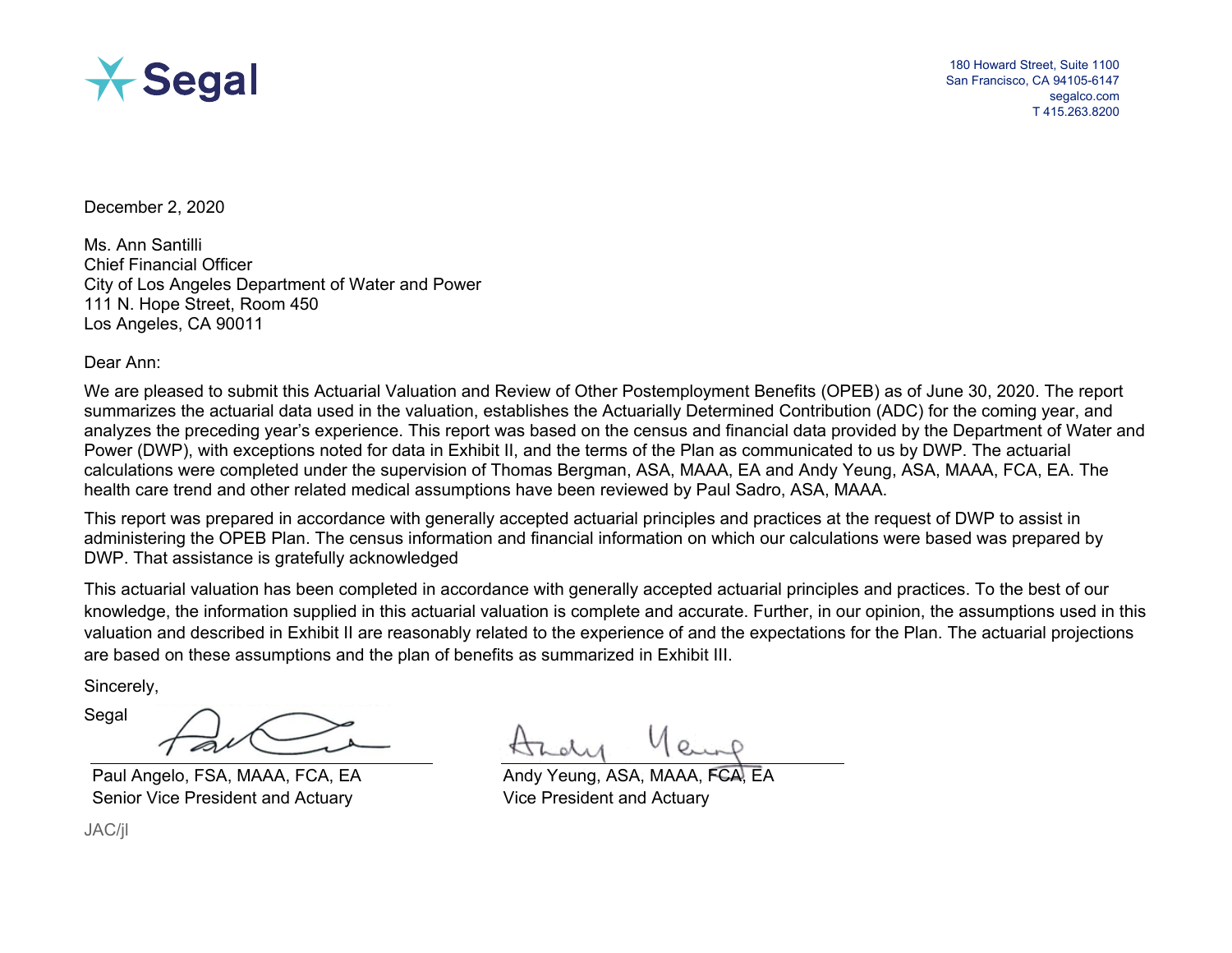# Table of Contents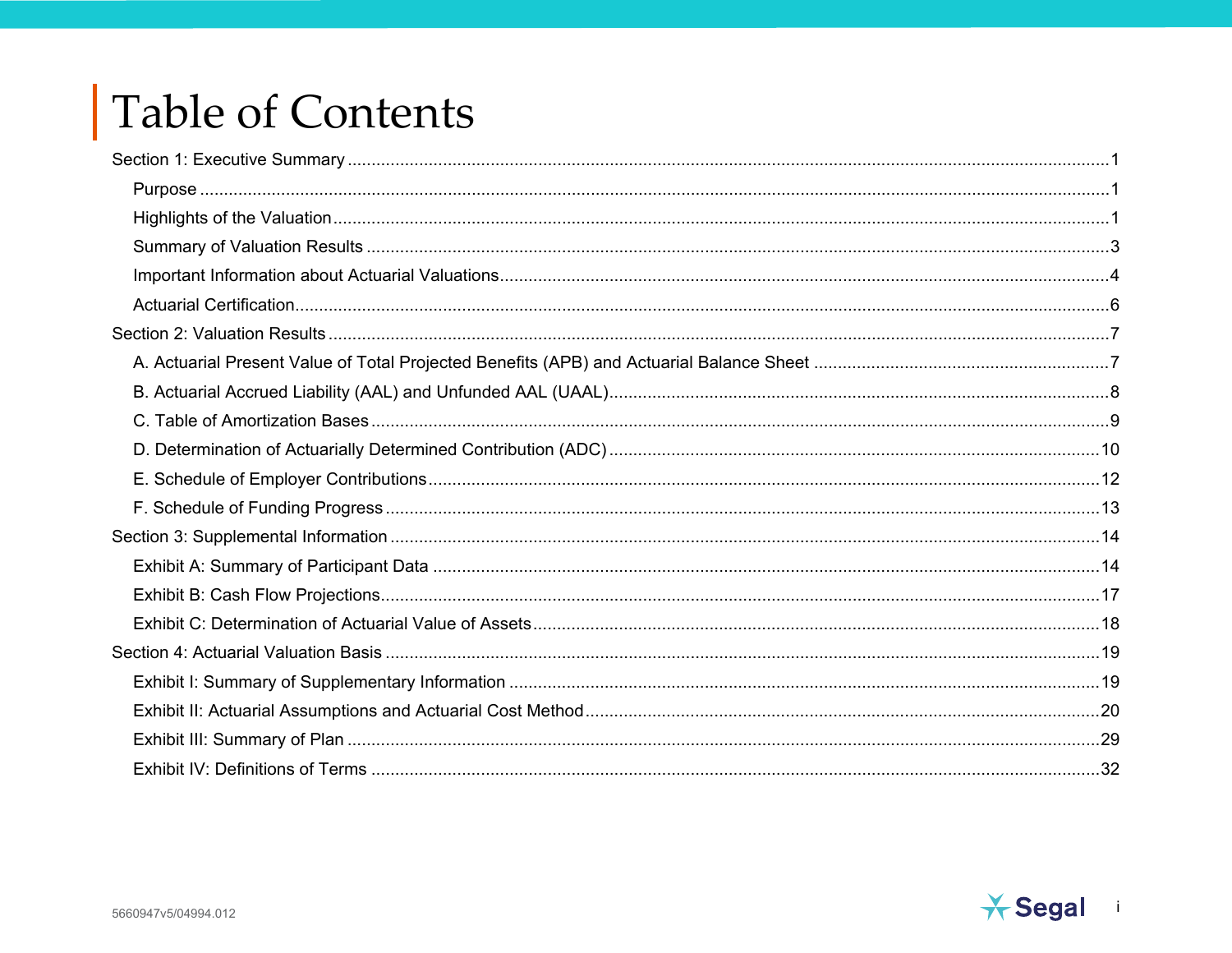#### <span id="page-3-3"></span><span id="page-3-1"></span><span id="page-3-0"></span>**Purpose**

This report presents the results of our actuarial valuation of the City of Los Angeles Water and Power (DWP) postretirement medical and dental benefits plan as of June 30, 2020 for funding purposes. The results of the valuation for financial reporting purposes consistent with Governmental Accounting Standards Board (GASB) Statement No. 74 are provided in a separate report.

#### <span id="page-3-2"></span>**Highlights of the Valuation**

- The Actuarially Determined Contribution (ADC) rate has decreased from 8.35% of payroll to 5.21% of payroll for the 2020/2021 fiscal year. The decrease in ADC was primarily due to: (i) 2020/2021 premium and subsidy levels substantially lower than expected (as the 2020-2021 Kaiser non-Medicare premiums, upon which the maximum subsidies are based, were projected to be 7.6%<sup>[1](#page-3-3)</sup> higher than their 2019-2020 levels but actually decreased by 7.2%.) and (ii) repeal of the excise tax on high cost health plans ("Cadillac Tax"), offset to some degree by (iii) updated trend for projecting medical premiums after 2020/2021. Rates are shown separately for Tier 1 and Tier 2 in Section 2D.
- The ratio of the actuarial value of assets to actuarial accrued liabilities increased from 81.85% to 93.90%. On a market value of assets basis, the funded ratio increased from 82.75% to 92.51%. The unfunded actuarial accrued liability decreased from \$487.0 million to \$151.8 million. A complete reconciliation of the System's unfunded actuarial accrued liability is provided in Section 2B.
- As noted above, the Governmental Accounting Standards (GAS) 74 report with a measurement date of June 30, 2020 for financial reporting purposes for the Plan was provided as a separate report.
- The GAS 75 report with a measurement date of June 30, 2020 for financial reporting purposes for the employer (with a reporting date of June 30, 2021) will be provided in the next few months.
- The actuarial valuation report as of June 30, 2020 is based on financial information as of that date. Changes in the value of assets subsequent to that date are not reflected. Declines in asset values will increase the actuarial cost of the Plan, while increases will decrease the actuarial cost of the Plan.

<sup>1</sup>7.6% was the sum of a 6.75% assumed premium increase for non-Medicare Plans and a 0.85% assumed average premium increase due to the application of the Health Insurance Tax (HIT) expected at the time of the June 30, 2019 valuation.

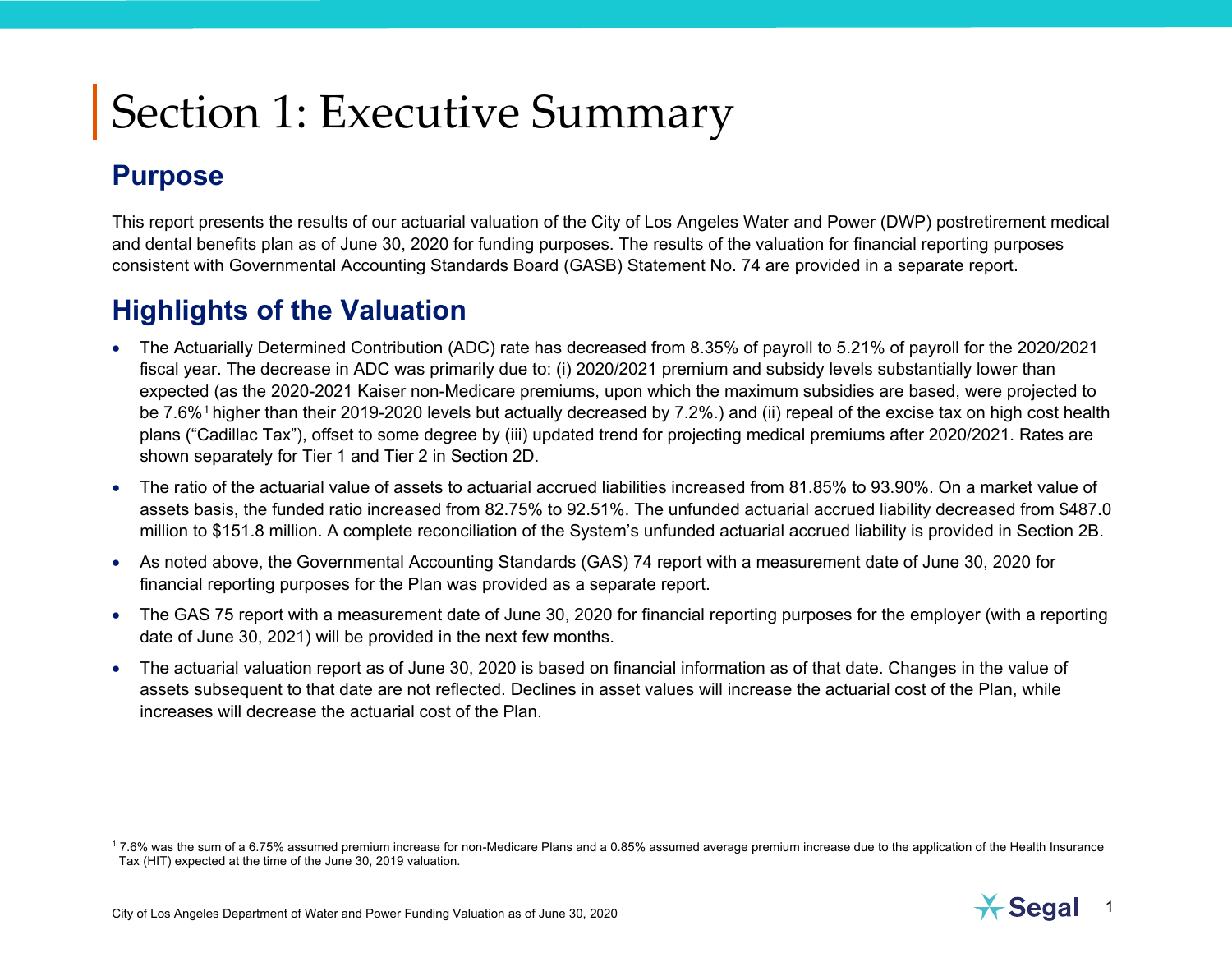• As noted above this actuarial valuation is based on plan assets as of June 30, 2020. Due to the COVID-19 pandemic, market conditions have varied significantly during 2020. The Plan's funded status does not reflect short-term fluctuations of the market, but rather is based on the market values on the last day of the Plan Year. While it is impossible to determine how the pandemic will continue to affect market conditions, health care costs, and other demographic experience of the Plan prior to next year's valuation, Segal is available to prepare projections of potential outcomes upon request.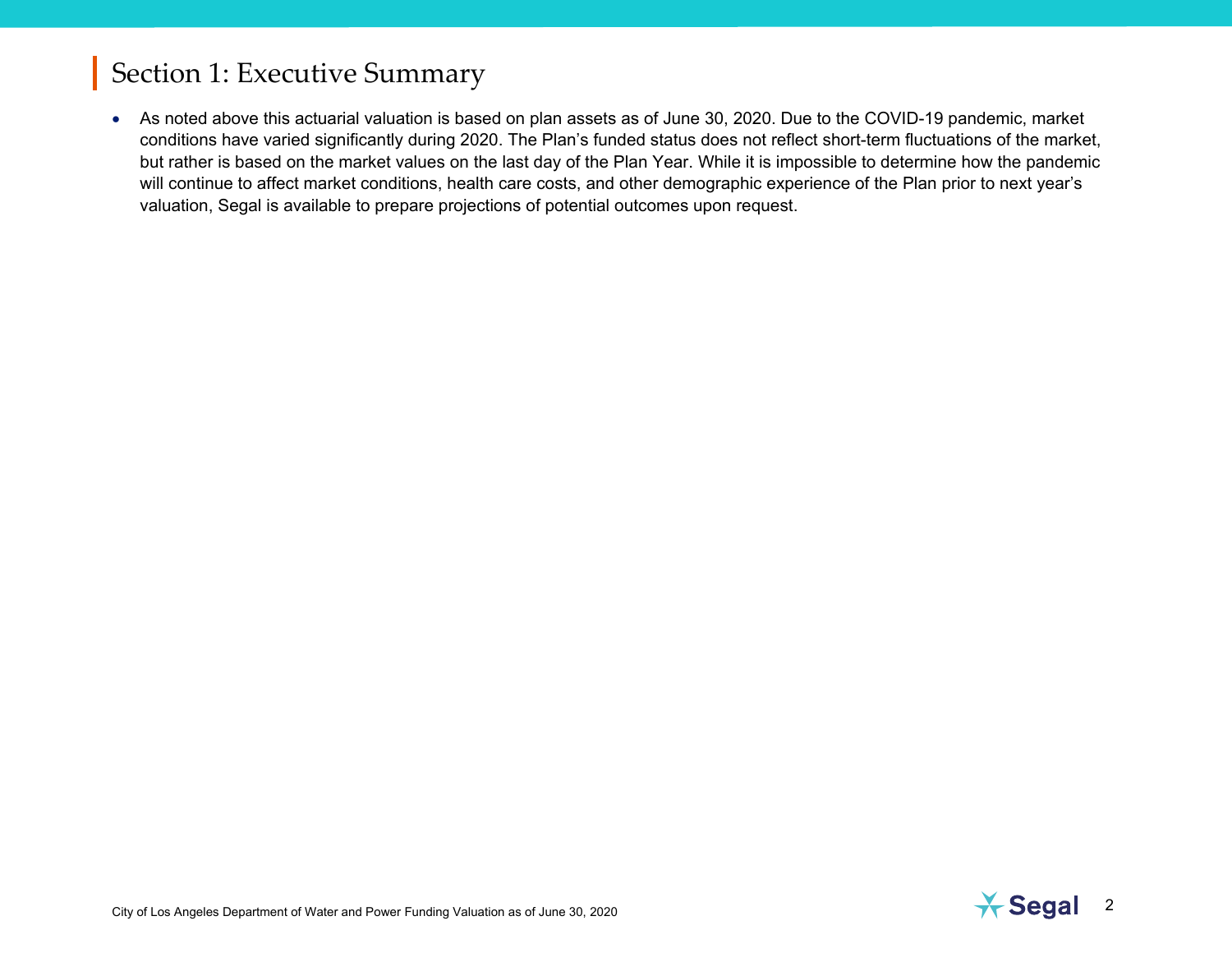#### <span id="page-5-0"></span>**Summary of Valuation Results**

|                                                                          | June 30, 2020   | June 30, 2019   |
|--------------------------------------------------------------------------|-----------------|-----------------|
| <b>Actuarial Accrued Liability (AAL)</b>                                 | \$2,490,223,378 | \$2,683,446,018 |
| <b>Actuarial Value of Assets (AVA)</b>                                   | 2,338,427,041   | 2,196,487,396   |
| <b>Unfunded Actuarial Accrued Liability on AVA Basis</b>                 | 151,796,337     | 486,958,622     |
| <b>Funded Ratio on AVA Basis</b>                                         | 93.90%          | 81.85%          |
| <b>Market Value of Assets (MVA)</b>                                      | \$2,303,713,346 | \$2,220,545,145 |
| <b>Unfunded Actuarial Accrued Liability on MVA Basis</b>                 | 186,510,032     | 462,900,873     |
| <b>Funded Ratio on MVA Basis</b>                                         | 92.51%          | 82.75%          |
|                                                                          |                 |                 |
| <b>Actuarially Determined Contribution (ADC) for Fiscal Year Ending:</b> | June 30, 2021   | June 30, 2020   |
| Normal cost (beginning of year)                                          | \$48,226,344    | \$52,963,965    |
| Amortization of the unfunded actuarial accrued liability                 | 12,837,468      | 39,239,001      |
| Adjustment for timing                                                    | 2,101,087       | 3,172,523       |
| Total Actuarially Determined Contribution (payable throughout the year)  | \$63,164,899    | \$95,375,489    |
| Projected total compensation                                             | 1,211,798,340   | 1,141,875,615   |
| ADC as a percentage of pay                                               | 5.21%           | 8.35%           |

The key valuation results for the current and prior years are shown.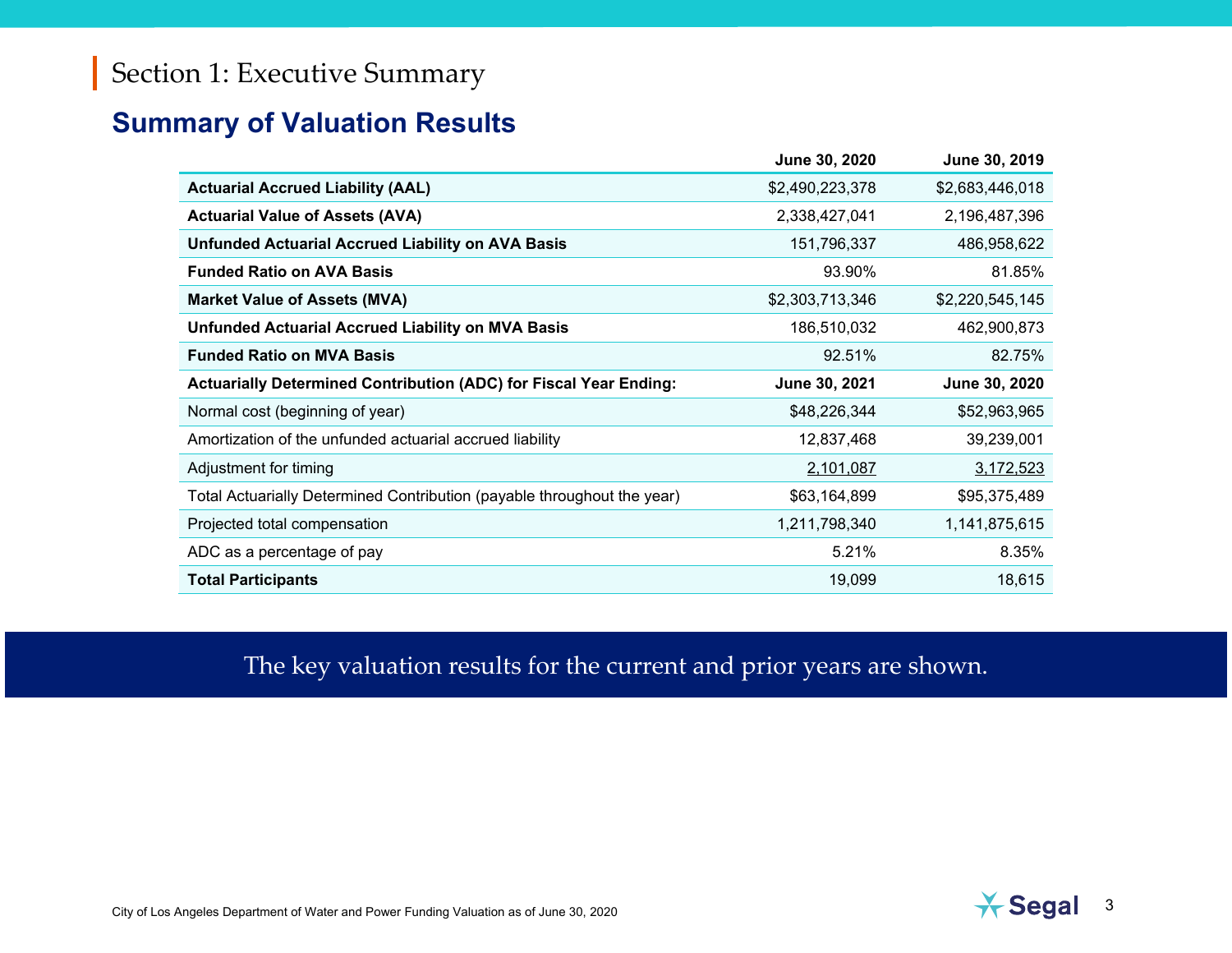#### <span id="page-6-0"></span>**Important Information about Actuarial Valuations**

An actuarial valuation is a budgeting tool with respect to the financing of future projected obligations of an OPEB plan. It is an estimated forecast – the actual long-term cost of the plan will be determined by the actual benefits and expenses paid and the actual investment experience of the plan.

In order to prepare a valuation, Segal relies on a number of input items. These include:

| <b>Plan of benefits</b>      | Plan provisions define the rules that will be used to determine benefit payments, and those rules, or the<br>interpretation of them, may change over time. It is important to keep Segal informed with respect to plan<br>provisions and administrative procedures, and to review the plan description in this report to confirm that Segal<br>has correctly interpreted the plan of benefits.                                                                                                                                                                                                                                                                                                                                                                                                                                                                                                                                                                                                                                                                                                                                                                                                                                       |
|------------------------------|--------------------------------------------------------------------------------------------------------------------------------------------------------------------------------------------------------------------------------------------------------------------------------------------------------------------------------------------------------------------------------------------------------------------------------------------------------------------------------------------------------------------------------------------------------------------------------------------------------------------------------------------------------------------------------------------------------------------------------------------------------------------------------------------------------------------------------------------------------------------------------------------------------------------------------------------------------------------------------------------------------------------------------------------------------------------------------------------------------------------------------------------------------------------------------------------------------------------------------------|
| <b>Participant data</b>      | An actuarial valuation for a plan is based on data provided to the actuary by DWP. Segal does not audit such data<br>for completeness or accuracy, other than reviewing it for obvious inconsistencies compared to prior data and other<br>information that appears unreasonable. It is important for Segal to receive the best possible data and to be<br>informed about any known incomplete or inaccurate data.                                                                                                                                                                                                                                                                                                                                                                                                                                                                                                                                                                                                                                                                                                                                                                                                                   |
| <b>Assets</b>                | This valuation is based on the market value of assets as of the valuation date, as provided by DWP.                                                                                                                                                                                                                                                                                                                                                                                                                                                                                                                                                                                                                                                                                                                                                                                                                                                                                                                                                                                                                                                                                                                                  |
| <b>Actuarial assumptions</b> | In preparing an actuarial valuation, Segal projects the benefits to be paid to existing plan participants for the rest<br>of their lives and the lives of their beneficiaries. This projection requires actuarial assumptions as to the probability<br>of death, disability, withdrawal, and retirement of each participant for each year. In addition, the benefits projected<br>to be paid for each of those events in each future year reflect actuarial assumptions as to health care plan trend<br>and enrollment. The projected benefits are then discounted to a present value, based on the assumed rate of<br>return that is expected to be achieved on the plan's assets. There is a reasonable range for each assumption<br>used in the projection and the results may vary materially based on which assumptions are selected. It is<br>important for any user of an actuarial valuation to understand this concept. Actuarial assumptions are periodically<br>reviewed to ensure that future valuations reflect emerging plan experience. While future changes in actuarial<br>assumptions may have a significant impact on the reported results that does not mean that the previous<br>assumptions were unreasonable. |
| <b>Models</b>                | Segal valuation results are based on proprietary actuarial modeling software. The actuarial valuation models<br>generate a comprehensive set of liability and cost calculations that are presented to meet regulatory, legislative<br>and client requirements. Our Actuarial Technology and Systems unit, comprised of both actuaries and<br>programmers, is responsible for the initial development and maintenance of these models. The models have a<br>modular structure that allows for a high degree of accuracy, flexibility and user control. The client team programs<br>the assumptions and the plan provisions, validates the models, and reviews test lives and results, under the<br>supervision of the responsible actuary.                                                                                                                                                                                                                                                                                                                                                                                                                                                                                            |

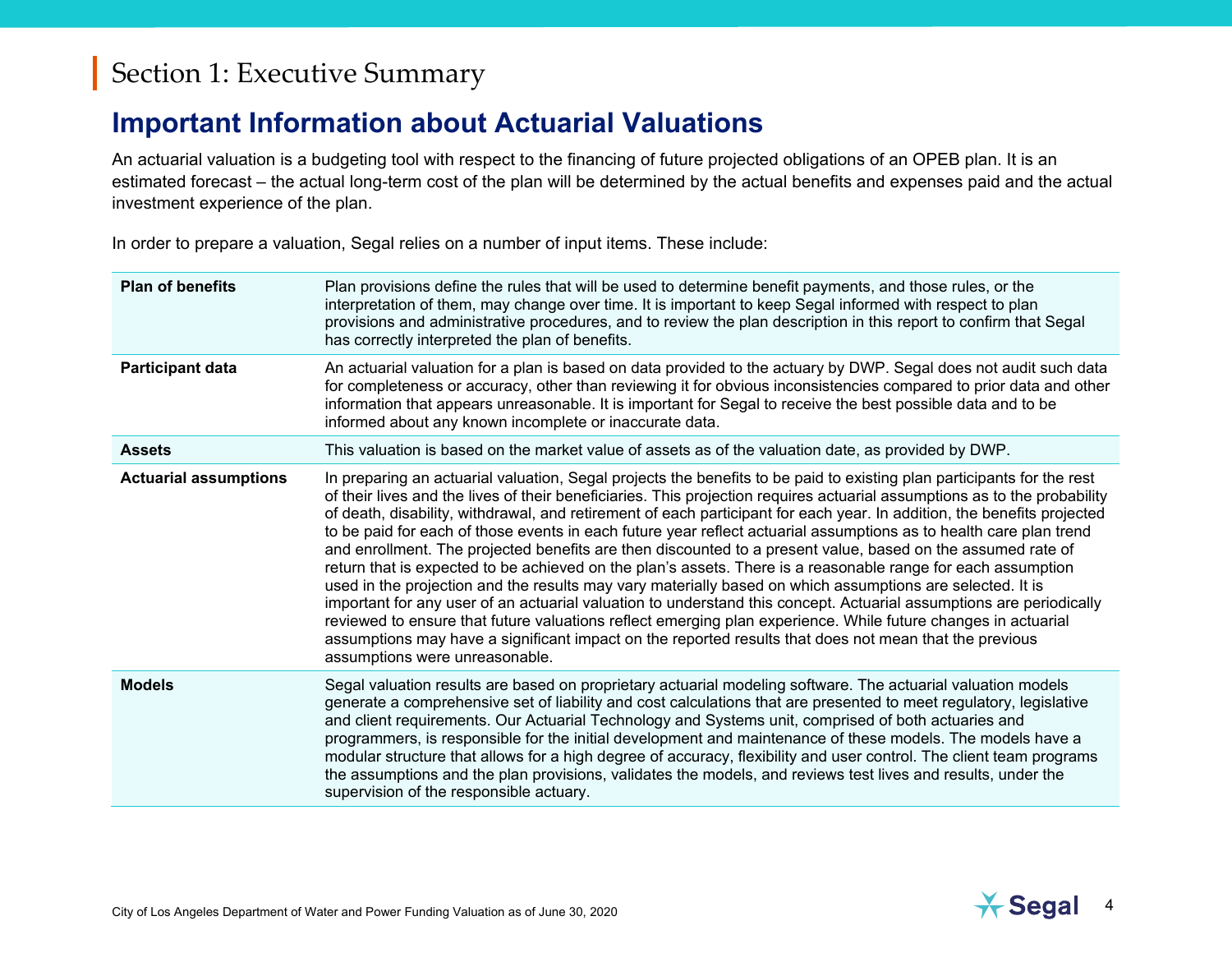The user of Segal's actuarial valuation (or other actuarial calculations) should keep the following in mind:

- The valuation is prepared at the request of DWP. Segal is not responsible for the use or misuse of its report, particularly by any other party.
- An actuarial valuation is a measurement of the plan's assets and liabilities at a specific date. Accordingly, except where otherwise noted, Segal did not perform an analysis of the potential range of future financial measures. The actual long-term cost of the plan will be determined by the actual benefits and expenses paid and the actual investment experience of the plan.
- If DWP is aware of any event or trend that was not considered in this valuation that may materially change the results of the valuation, Segal should be advised, so that we can evaluate it.
- Critical events for a plan include, but are not limited to, decisions about changes in benefits and contributions. The basis for such decisions needs to consider many factors such as the risk of changes in plan enrollment, emerging claims experience and health care trend, not just the current valuation results.
- Segal does not provide investment, legal, accounting, or tax advice. Segal's valuation is based on our understanding of applicable guidance in these areas and of the plan's provisions, but they may be subject to alternative interpretations. DWP should look to their other advisors for expertise in these areas.

As Segal has no discretionary authority with respect to the management or assets of DWP, it is not a fiduciary in its capacity as actuaries and consultants with respect to DWP.

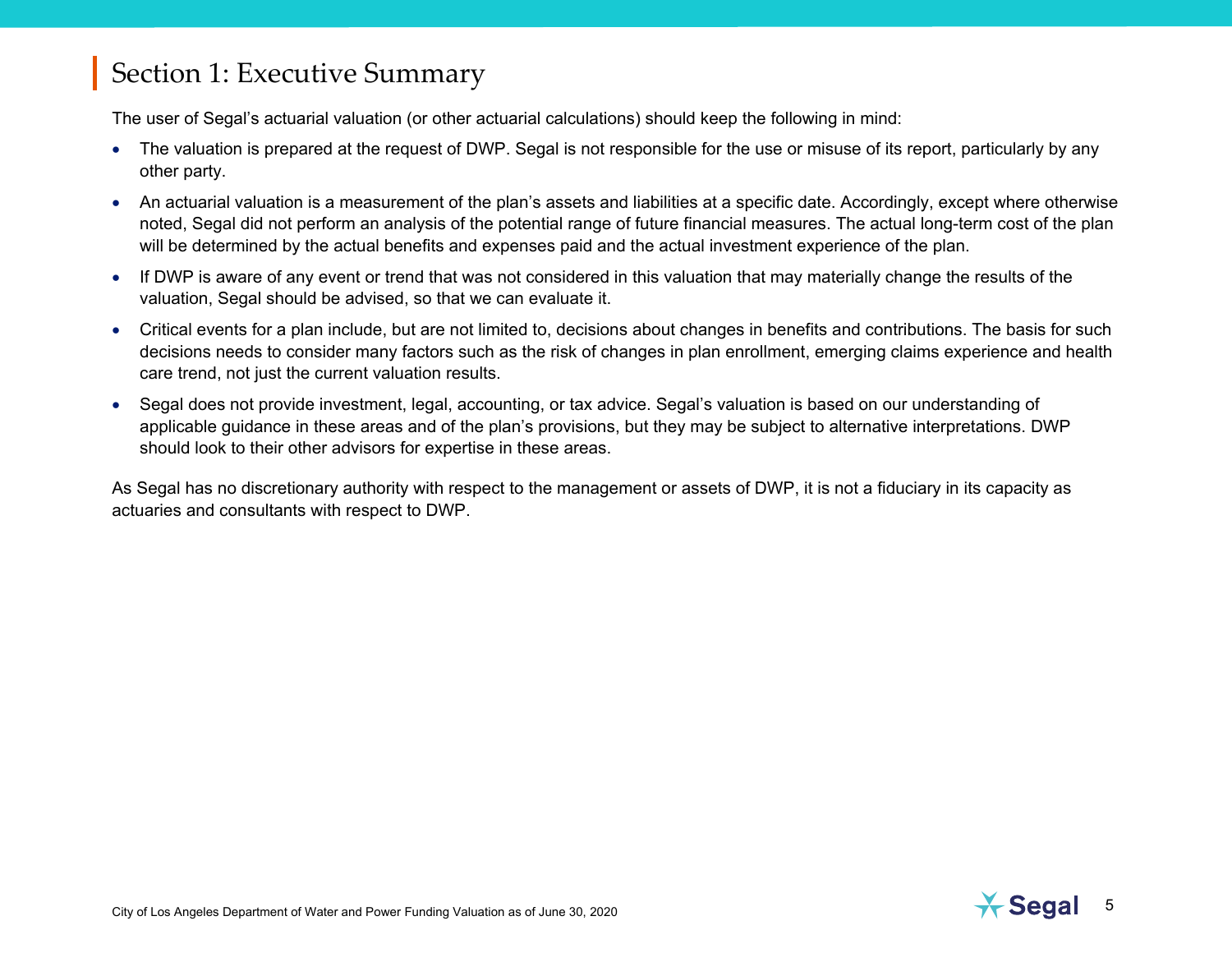#### **Actuarial Certification**

December 2, 2020

<span id="page-8-0"></span>This is to certify that Segal, a Member of The Segal Group, Inc. has conducted an actuarial valuation of certain benefit obligations of City of Los Angeles Department of Water and Power's other postemployment benefits program as of June 30, 2020, in accordance with generally accepted actuarial principles and practices.

The actuarial valuation is based on the plan of benefits verified by the Employer and reliance on participant, premium, claims and expense data provided by the Employer or from vendors employed by the Employer with exceptions noted for Data in Exhibit II. Segal does not audit the data provided. The accuracy and comprehensiveness of the data is the responsibility of those supplying the data. Segal, however, does review the data for reasonableness and consistency.

The actuarial computations made are for purposes of funding the plan. Determinations for purposes other than funding may be significantly different from the results reported here. Accordingly, additional determinations may be needed for other purposes, such as judging benefit security at termination of the plan, or determining short-term cash flow requirements.

To the best of our knowledge, this report is complete and accurate and in our opinion presents the information necessary to fund the Plan with respect to the benefit obligations addressed. The signing actuaries are members of the Society of Actuaries, the American Academy of Actuaries, and other professional actuarial organizations and collectively meet their "General Qualification Standards for Statements of Actuarial Opinions" to render the actuarial opinion contained herein.

nome Bergmin

Thomas Bergman, ASA, MAAA, EA Retiree Health Actuary

Andy Yeung, ASA, MAAA, FCA, EA Vice President and Actuary

Paul Sadro, ASA, MAAA Health Benefits Consultant

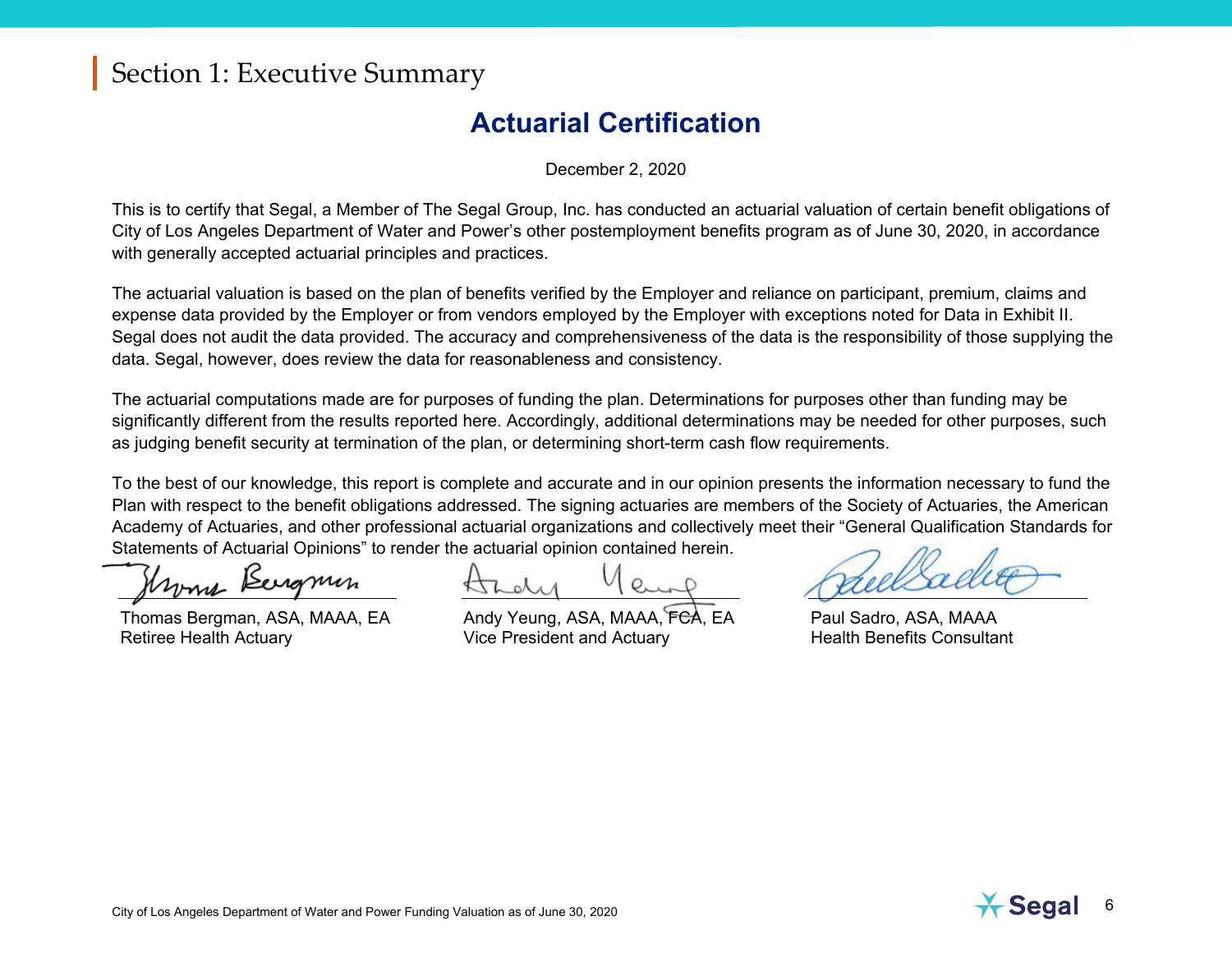#### <span id="page-9-1"></span><span id="page-9-0"></span>**A. Actuarial Present Value of Total Projected Benefits (APB) and Actuarial Balance Sheet**

The actuarial present value of total projected benefits uses the actuarial assumptions disclosed in Section 4 to calculate the value today of all benefits expected to be paid to current actives and retired plan members. The actuarial balance sheet shows the expected breakdown of how these benefits will be financed.

|                                                           | Actuarial Present Value of Total Projected Benefits (APB) |                 |  |  |
|-----------------------------------------------------------|-----------------------------------------------------------|-----------------|--|--|
|                                                           | June 30, 2020                                             | June 30, 2019   |  |  |
| <b>Participant Category</b>                               |                                                           |                 |  |  |
| Current retirees, beneficiaries, and dependents           | \$1,454,173,533                                           | \$1,513,238,096 |  |  |
| Current active members                                    | 1,572,488,640                                             | 1,755,498,622   |  |  |
| <b>Total</b>                                              | \$3,026,662,173                                           | \$3,268,736,718 |  |  |
|                                                           | <b>Actuarial Balance Sheet</b>                            |                 |  |  |
|                                                           | June 30, 2020                                             | June 30, 2019   |  |  |
| <b>Assets</b>                                             |                                                           |                 |  |  |
| Actuarial value of assets                                 | \$2,338,427,041                                           | \$2,196,487,396 |  |  |
| Present value of future normal costs<br>$2_{-}$           | 536,438,795                                               | 585,290,700     |  |  |
| Unfunded actuarial accrued liability<br>3.                | 151,796,337                                               | 486,958,622     |  |  |
| <b>Present value of current and future assets</b><br>4.   | \$3,026,662,173                                           | \$3,268,736,718 |  |  |
| <b>Liabilities</b>                                        |                                                           |                 |  |  |
| Actuarial present value of total projected benefits<br>5. | \$3,026,662,173                                           | \$3,268,736,718 |  |  |

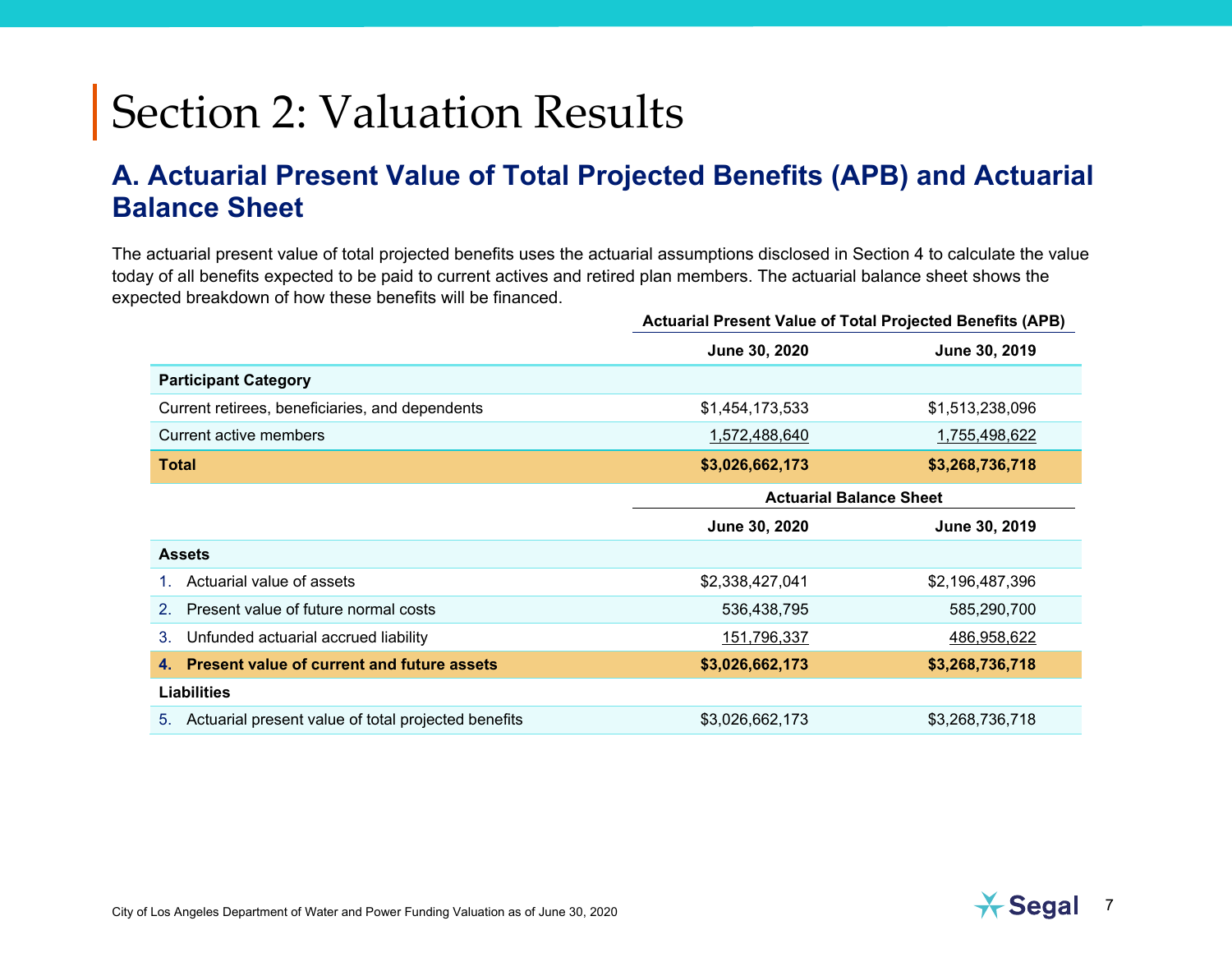#### <span id="page-10-0"></span>**B. Actuarial Accrued Liability (AAL) and Unfunded AAL (UAAL)**

The actuarial accrued liability shows that portion of the APB allocated to periods prior to the valuation date by the actuarial cost method. The chart below shows the portion of the liability for active and inactive members, and reconciles the unfunded actuarial accrued liability from last year to this year.

|                                                                                           | <b>June 30, 2020</b> | <b>June 30, 2019</b> |
|-------------------------------------------------------------------------------------------|----------------------|----------------------|
| <b>Participant Category</b>                                                               |                      |                      |
| Current retirees, beneficiaries, and dependents                                           | \$1,454,173,533      | \$1,513,238,096      |
| <b>Current active members</b>                                                             | 1,036,049,845        | 1,170,207,922        |
| <b>Total actuarial accrued liability</b>                                                  | \$2,490,223,378      | \$2,683,446,018      |
| Actuarial value of assets                                                                 | 2,338,427,041        | 2,196,487,396        |
| Unfunded actuarial accrued liability                                                      | \$151,796,337        | \$486,958,622        |
| Development of Unfunded Actuarial Accrued Liability for the Year Ended June 30, 2020      |                      |                      |
| Unfunded actuarial accrued liability as of June 30, 2019<br>1. .                          |                      | \$486,958,622        |
| Employer normal cost at beginning of year<br>2.                                           |                      | 52,963,965           |
| Total employer contributions<br>3.                                                        |                      | $-110,444,724$       |
| Interest on 1, 2 and 3<br>4.                                                              |                      | 33,929,017           |
| Expected unfunded actuarial accrued liability (sum of $1 - 4$ )<br>5.                     |                      | \$463,406,880        |
| Change due to investment experience losses after asset smoothing<br>6.                    |                      | 12,134,286           |
| Change due to non-investment experience losses<br>7.                                      |                      | 25,802,238           |
| Change due to premiums on average increasing less than expected<br>8.                     |                      | -295,927,431         |
| Change due to updating health trend assumptions<br>9.                                     |                      | 898,876              |
| 10. Change due to other health-related assumption and method changes                      |                      | $-17,294,848$        |
| 11. Change due to repeal of excise tax on certain high-cost health plans ("Cadillac Tax") |                      | $-37,223,664$        |
| 12. Subtotal of $6 - 11$                                                                  |                      | -\$311,610,543       |
| 13. Unfunded actuarial accrued liability as of June 30, 2020                              |                      | \$151,796,337        |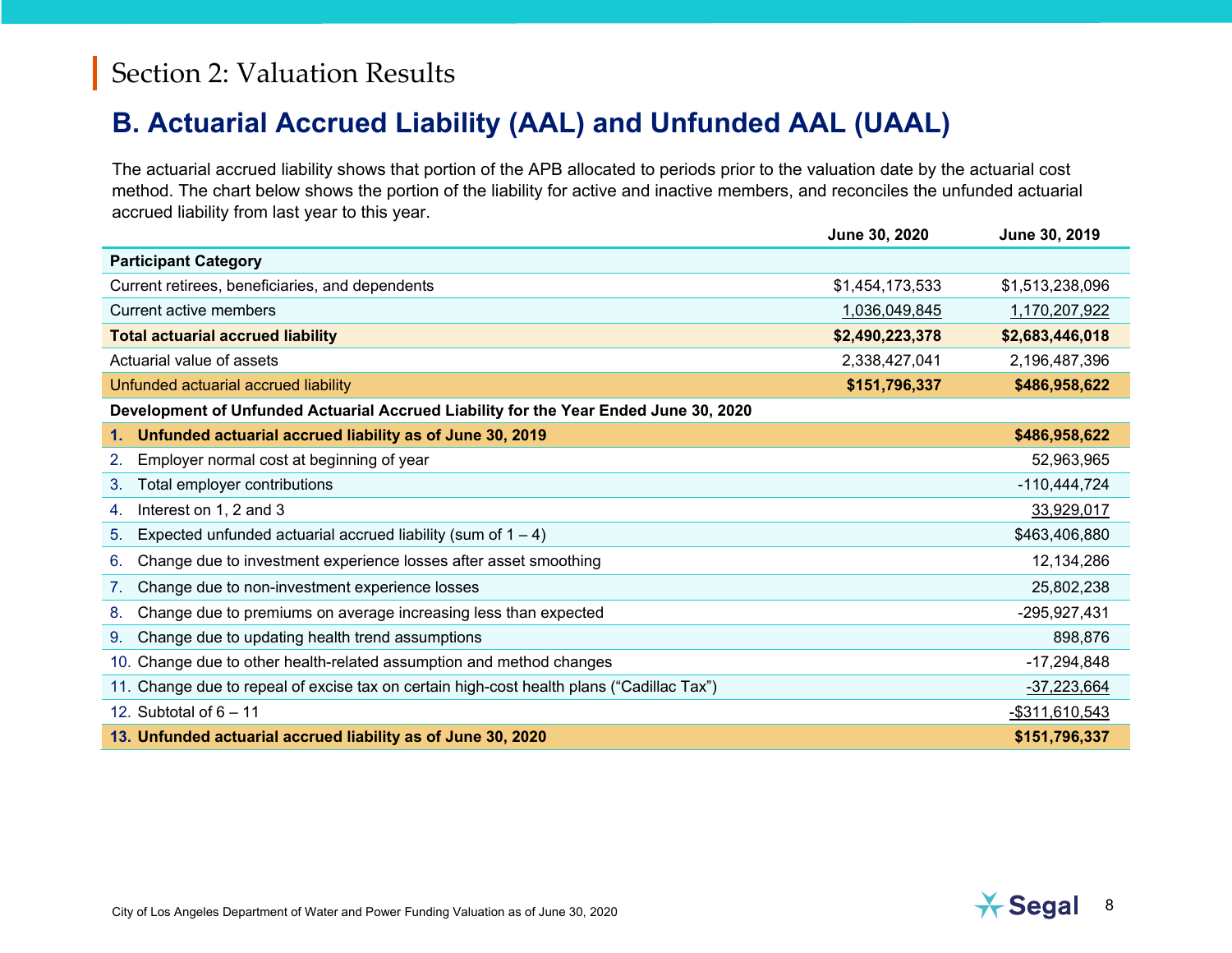#### <span id="page-11-0"></span>**C. Table of Amortization Bases**

DWP is currently working with Segal to develop a formal written funding policy. Pending formal adoption of such policy, we continue to use the current practice, including a single, declining amortization period, and the following approach in developing the Actuarially Determined Contribution (ADC):

Normal cost plus amortization of the UAAL using the following basis:

- Declining 30-year amortization beginning June 30, 2005, with 15 years remaining as of June 30, 2020 and
- UAAL amortized as a level percent of payroll.

| Type                                       | <b>Date</b><br>Established | <b>Initial Year</b> | <b>Initial Amount</b> | Annual<br>Payment* | Years<br>Remaining | Outstanding<br>Balance |
|--------------------------------------------|----------------------------|---------------------|-----------------------|--------------------|--------------------|------------------------|
| Total Unfunded Actuarial Accrued Liability | 06/30/2020                 | 15                  | \$151,796,337         | \$12.837.468       | 15                 | \$151,796,337          |

\*Level percent of payroll

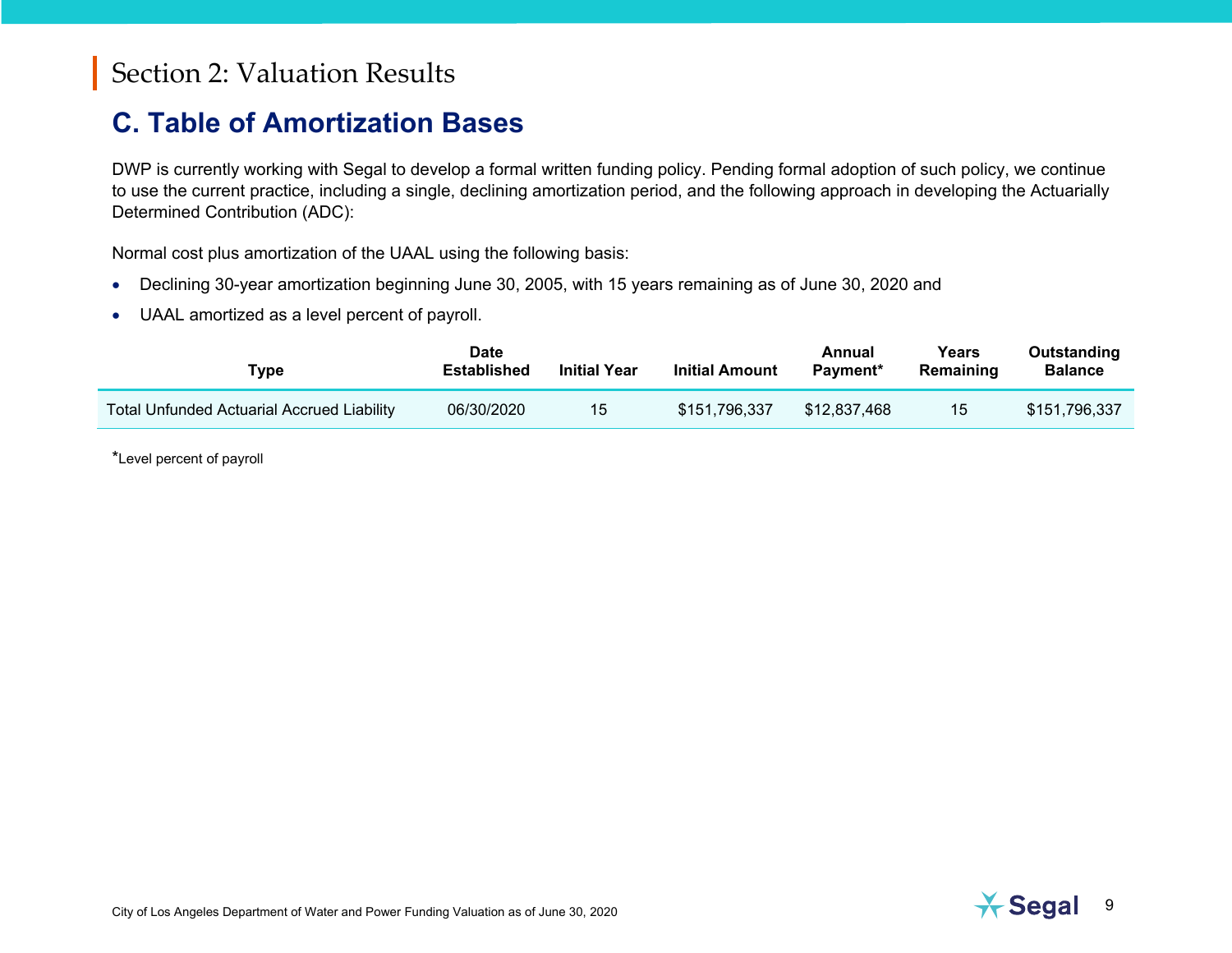#### <span id="page-12-0"></span>**D. Determination of Actuarially Determined Contribution (ADC)**

As described on the previous page, the calculation of the ADC consists of adding the Normal Cost of the plan to an amortization payment. The resulting sum is then adjusted with interest assuming that the annual cost will be contributed throughout the fiscal year.

The primary reason behind the decrease in the ADC from the prior valuation was medical premiums for 2020-2021 lower than projected in the prior valuation.

#### Total Plan

|                |                                                                                  | ADC Determined as of |                               |                 |                               |
|----------------|----------------------------------------------------------------------------------|----------------------|-------------------------------|-----------------|-------------------------------|
|                |                                                                                  |                      | June 30, 2020                 |                 | June 30, 2019                 |
|                |                                                                                  | Amount               | Percentage of<br>Compensation | Amount          | Percentage of<br>Compensation |
|                | Normal cost                                                                      | \$48,226,344         | 3.98%                         | \$52,963,965    | 4.64%                         |
| 2 <sub>1</sub> | Amortization of the unfunded actuarial accrued liability                         | 12,837,468           | 1.06%                         | 39,239,001      | 3.44%                         |
| 3.             | Adjustment for timing                                                            | 2,101,087            | 0.17%                         | 3,172,523       | $0.27\%$                      |
| 4.             | <b>Total Actuarially Determined Contribution(payable throughout</b><br>the year) | \$63,164,899         | 5.21%                         | \$95,375,489    | 8.35%                         |
| 5.             | <b>Total Projected Compensation</b>                                              | \$1,211,798,340      |                               | \$1,141,875,615 |                               |

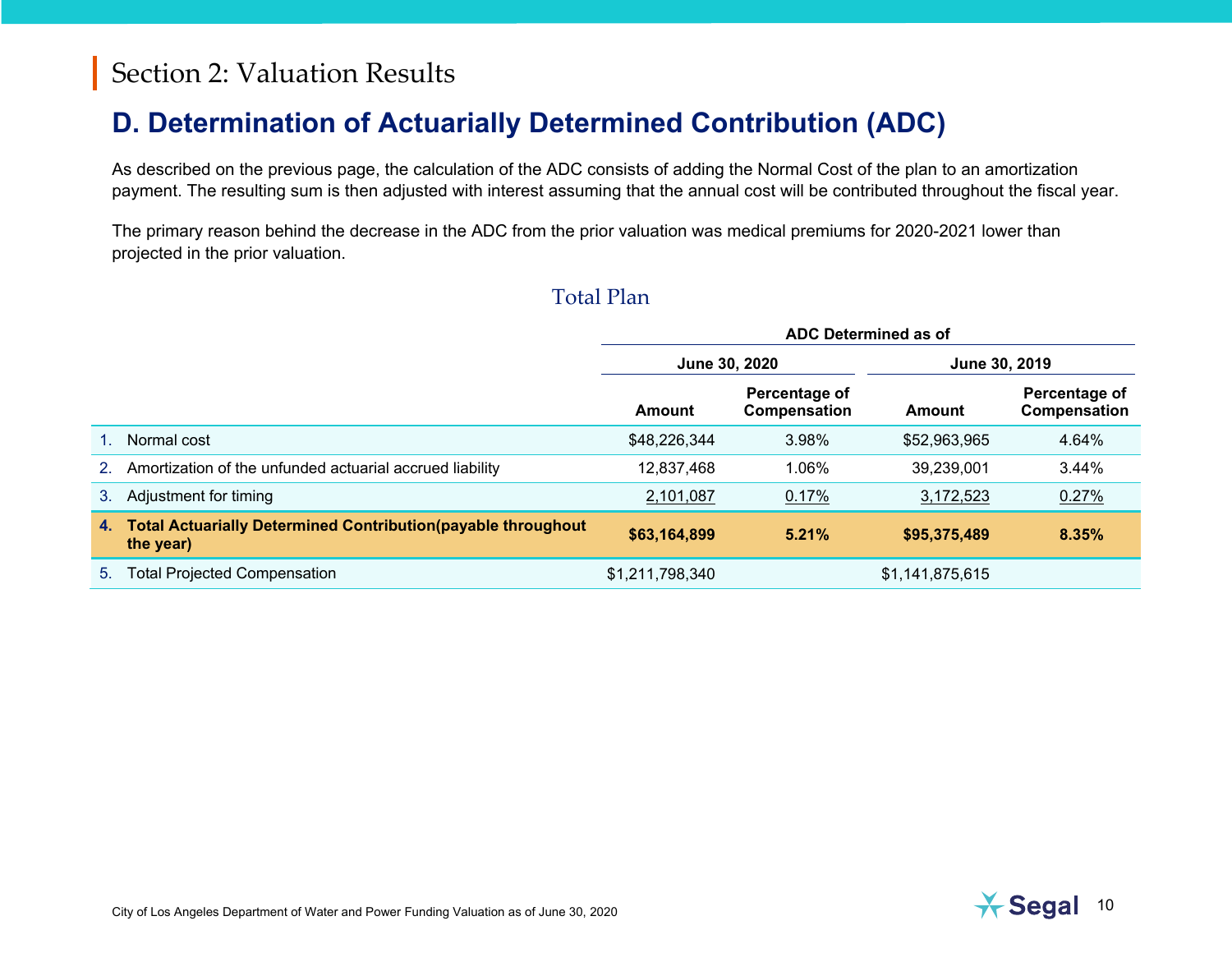#### Tier 1

|     |                                                                                  | ADC Determined as of |                                |               |                               |
|-----|----------------------------------------------------------------------------------|----------------------|--------------------------------|---------------|-------------------------------|
|     |                                                                                  |                      | June 30, 2020<br>June 30, 2019 |               |                               |
|     |                                                                                  | Amount               | Percentage of<br>Compensation  | Amount        | Percentage of<br>Compensation |
| 6.  | Normal cost                                                                      | \$32,530,645         | 4.16%                          | \$38,428,200  | 4.78%                         |
|     | Amortization of the unfunded actuarial accrued liability                         | 8,279,761            | 1.06%                          | 27,628,539    | 3.44%                         |
| 8.  | Adjustment for timing                                                            | 1,404,207            | 0.18%                          | 2,272,883     | 0.27%                         |
| 9.  | <b>Total Actuarially Determined Contribution payable throughout</b><br>the year) | \$42,214,613         | 5.40%                          | \$68,329,622  | 8.49%                         |
| 10. | <b>Total Projected Compensation</b>                                              | \$781,826,000        |                                | \$804,362,186 |                               |

#### Tier 2

|                                                                                | ADC Determined as of |                               |               |                               |
|--------------------------------------------------------------------------------|----------------------|-------------------------------|---------------|-------------------------------|
|                                                                                | June 30, 2020        |                               | June 30, 2019 |                               |
|                                                                                | Amount               | Percentage of<br>Compensation | Amount        | Percentage of<br>Compensation |
| 11. Normal cost                                                                | \$15,695,699         | 3.65%                         | \$14,535,765  | 4.31%                         |
| 12. Amortization of the unfunded actuarial accrued liability                   | 4,557,707            | 1.06%                         | 11,610,462    | 3.44%                         |
| 13. Adjustment for timing                                                      | 696,880              | 0.16%                         | 899,640       | 0.26%                         |
| 14. Total Actuarially Determined Contribution (payable<br>throughout the year) | \$20,950,286         | 4.87%                         | \$27,045,867  | 8.01%                         |
| 15. Total Projected Compensation                                               | \$429,972,340        |                               | \$337,513,429 |                               |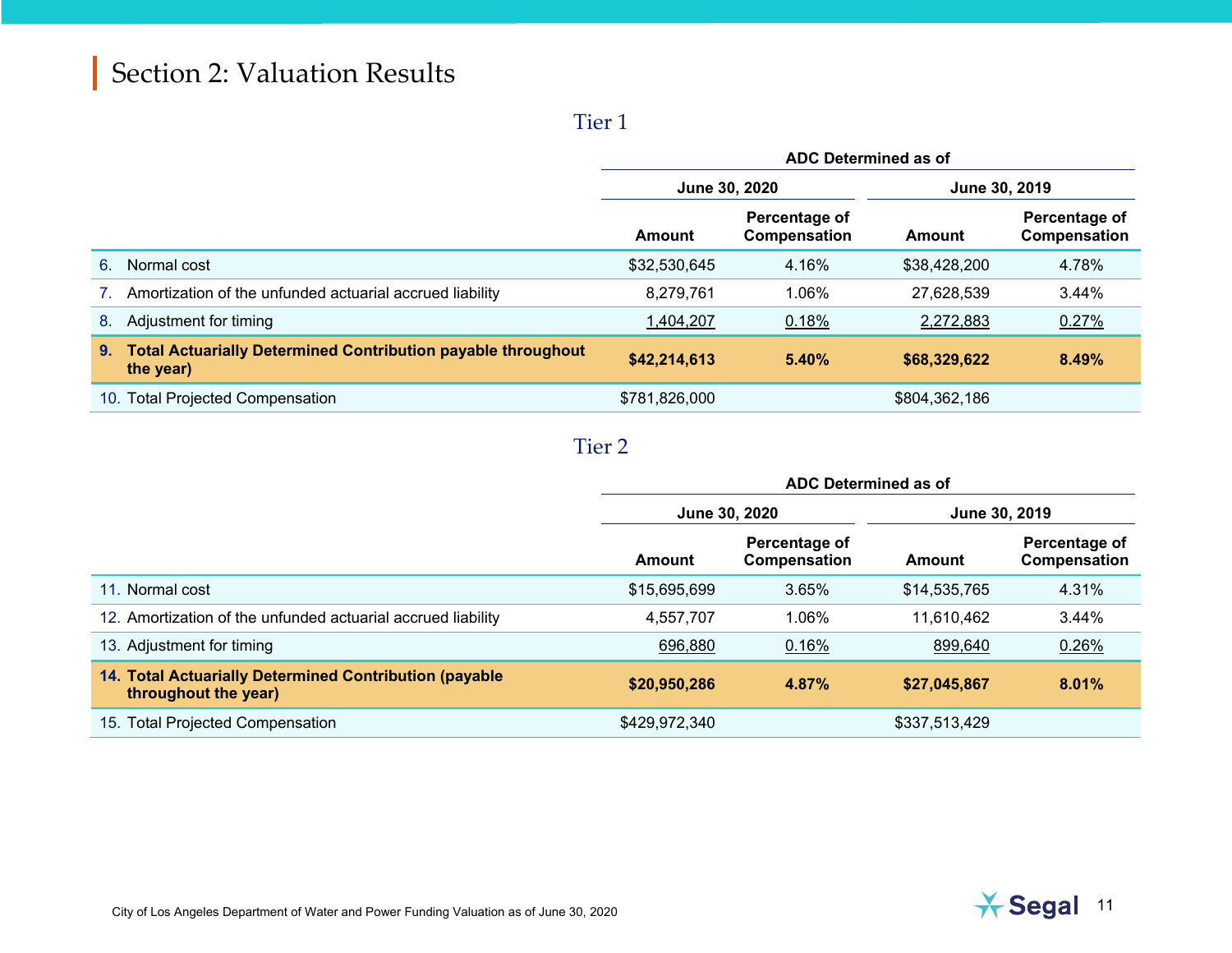#### <span id="page-14-2"></span><span id="page-14-1"></span><span id="page-14-0"></span>**E. Schedule of Employer Contributions**

| <b>Fiscal Year Ended June 30</b> | <b>Actuarially Determined Contributions<sup>1</sup></b> | Actual Contributions <sup>1, 2</sup> | <b>Percentage Contributed</b> |
|----------------------------------|---------------------------------------------------------|--------------------------------------|-------------------------------|
| 2016                             | \$61,971,138                                            | \$80,606,726                         | 130.07%                       |
| 2017                             | 93,920,143                                              | 91.023.926                           | 96.92%                        |
| 2018                             | 85,339,091                                              |                                      | 112.40%                       |
| 2019                             | 80,850,687                                              |                                      | 126.94%                       |
| 2020                             | 95,375,489                                              | 110.444.724                          | 115.80%                       |
| 2021                             | 63,164,899                                              | Not Made Yet                         | N/A                           |

<sup>1</sup> Payable throughout the year.

<sup>2</sup> Contributions were:

| <b>Fiscal Year</b> | Contribution towards insurance premiums<br>(A) | Contributions towards administrative expenses<br>(B) | <b>Total Department contributions</b><br>$(A) + (B)$ |
|--------------------|------------------------------------------------|------------------------------------------------------|------------------------------------------------------|
| 2015-2016          | \$79,895,671                                   | \$711,055                                            | \$80,606,726                                         |
| 2016-2017          | 90,310,419                                     | 713.507                                              | 91,023,926                                           |
| 2017-2018          | 95,233,622                                     | 685,090                                              | 95,918,712                                           |
| 2018-2019          | 101,594,970                                    | 1,036,490                                            | 102,631,460                                          |
| 2019-2020          | 109,401,181                                    | 1,043,543                                            | 110,444,724                                          |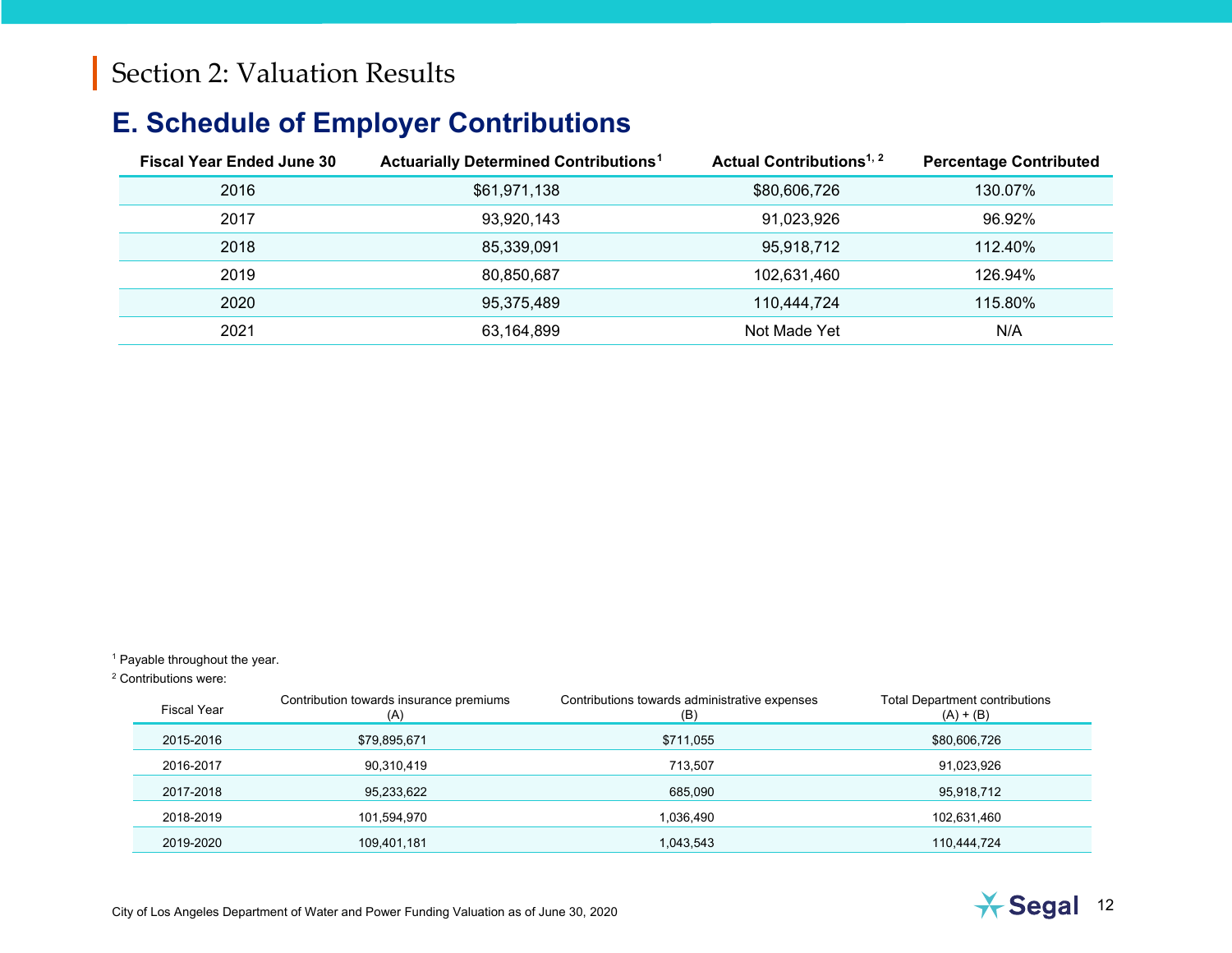#### <span id="page-15-0"></span>**F. Schedule of Funding Progress**

This schedule of funding progress presents multi-year trend information about whether the actuarial value of plan assets is increasing or decreasing over time relative to the actuarial accrued liability for benefits.

| <b>Actuarial</b><br><b>Valuation Date</b> | <b>Actuarial Value</b><br>of Assets<br>(a) | <b>Actuarial</b><br><b>Accrued</b><br><b>Liability (AAL)</b><br>(b) | <b>Unfunded AAL</b><br>(UAAL)<br>(b) - (a) | <b>Funded Ratio</b><br>(a) $/$ (b) | <b>Covered Payroll</b><br>(c) | <b>UAAL</b> as a<br>Percentage of<br><b>Covered Payroll</b><br>$[(b) - (a) / (c)]$ |
|-------------------------------------------|--------------------------------------------|---------------------------------------------------------------------|--------------------------------------------|------------------------------------|-------------------------------|------------------------------------------------------------------------------------|
| 06/30/2015                                | \$1,637,578,438                            | \$1,956,230,463                                                     | \$318,652,025                              | 83.71%                             | \$920,781,074                 | 34.61%                                                                             |
| 06/30/2016                                | 1,752,195,162                              | 2,334,042,813                                                       | 581,847,651                                | 75.07%                             | 928,888,680                   | 62.64%                                                                             |
| 06/30/2017                                | 1,898,136,791                              | 2,347,483,631                                                       | 449,346,840                                | 80.86%                             | 991,814,994                   | 45.31%                                                                             |
| 06/30/2018                                | 2,055,373,577                              | 2,469,304,377                                                       | 413,930,800                                | 83.24%                             | 1,073,554,608                 | 38.56%                                                                             |
| 06/30/2019                                | 2,196,487,396                              | 2,683,446,018                                                       | 486,958,622                                | 81.85%                             | 1,141,875,615                 | 42.65%                                                                             |
| 06/30/2019                                | 2,338,427,041                              | 2,490,223,378                                                       | 151,796,337                                | 93.90%                             | 1,211,798,340                 | 12.53%                                                                             |

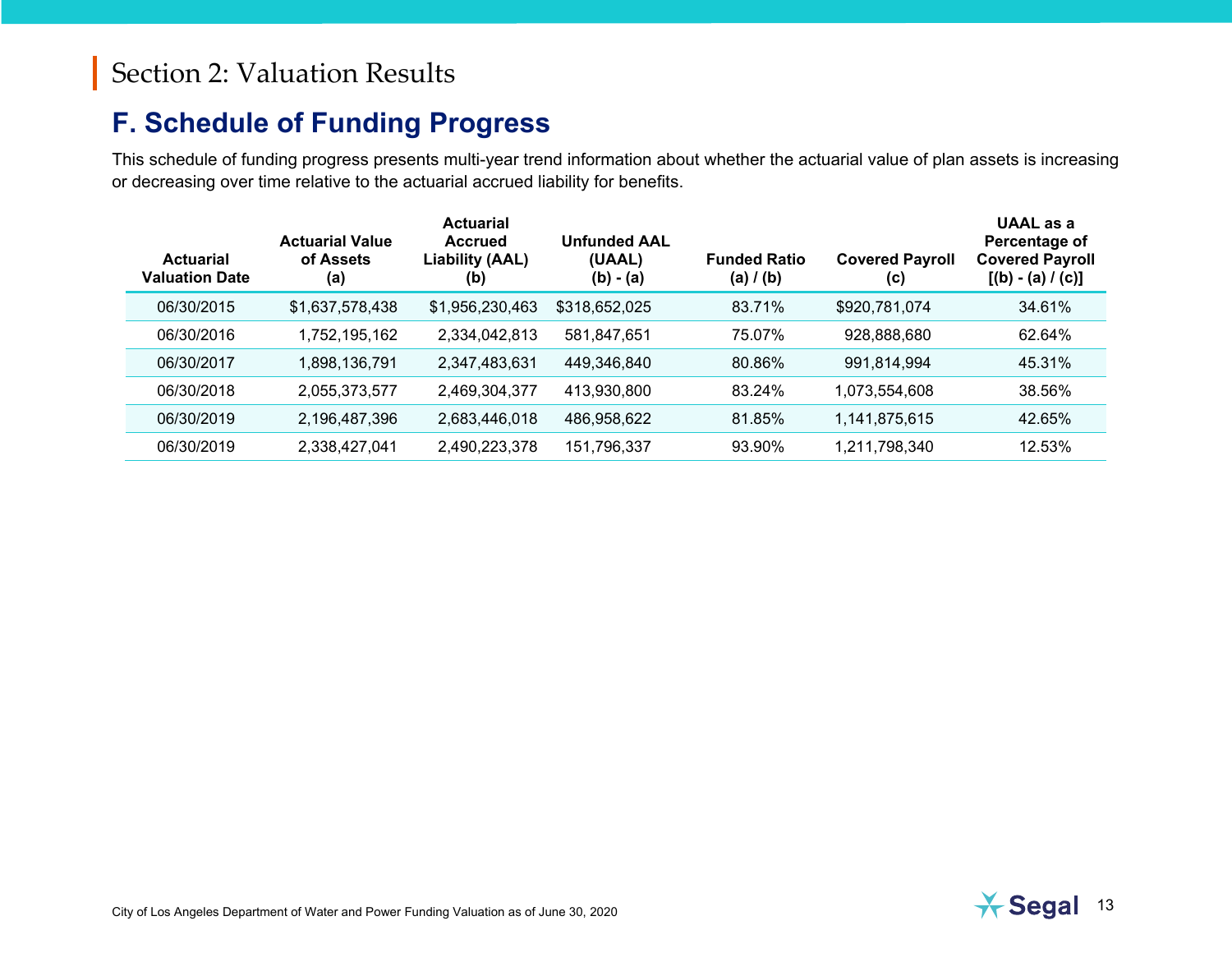# <span id="page-16-4"></span><span id="page-16-3"></span><span id="page-16-2"></span><span id="page-16-0"></span>Section 3: Supplemental Information

#### <span id="page-16-1"></span>**Exhibit A: Summary of Participant Data**

Total Plan **June 30, 2020 June 30, 2019 Retired Members**  $\blacksquare$ Number $^1$  $^1$  6,960 6,871 Average age of retirees 72.8 72.8 Number of spouses 3,649 Average age of spouses<sup>[2](#page-16-3)</sup> 62.5 62.5 **62.9** 62.5 **62.9** 62.5 **62.9** 62.5 **62.5** 62.5 **62.6** 62.5 **62.5** 62.5 **62.5** 62.5 **62.5** 62.5 **62.5** 62.5 **62.5** 62.5 **62.5** 62.5 **62.5 62.5 62.5 62.5 62.5 62.5 62.5 62. Surviving Spouses**  $\blacksquare$ Number $^1$  1,382 Average age 81.2 81.0 **Active Participants** Number 10,778 10,362 Average age  $46.7$   $47.2$ 

Average years of qualifying service<sup>[3](#page-16-4)</sup> 15.7 and the service of the service of the service of the service of the service of the service of the service of the service of the service of the service of the service of the servi Average expected retirement age 63.3 63.1

 $<sup>1</sup>$  A retiree or surviving spouse is only counted if receiving a medical and/or dental benefit.</sup>

 $2<sup>2</sup>$  The average spouse ages shown are based on records provided with actual spouse date of birth.

<sup>3</sup> Differs from the service type shown (Service Credit) in the Retirement Plan valuation.

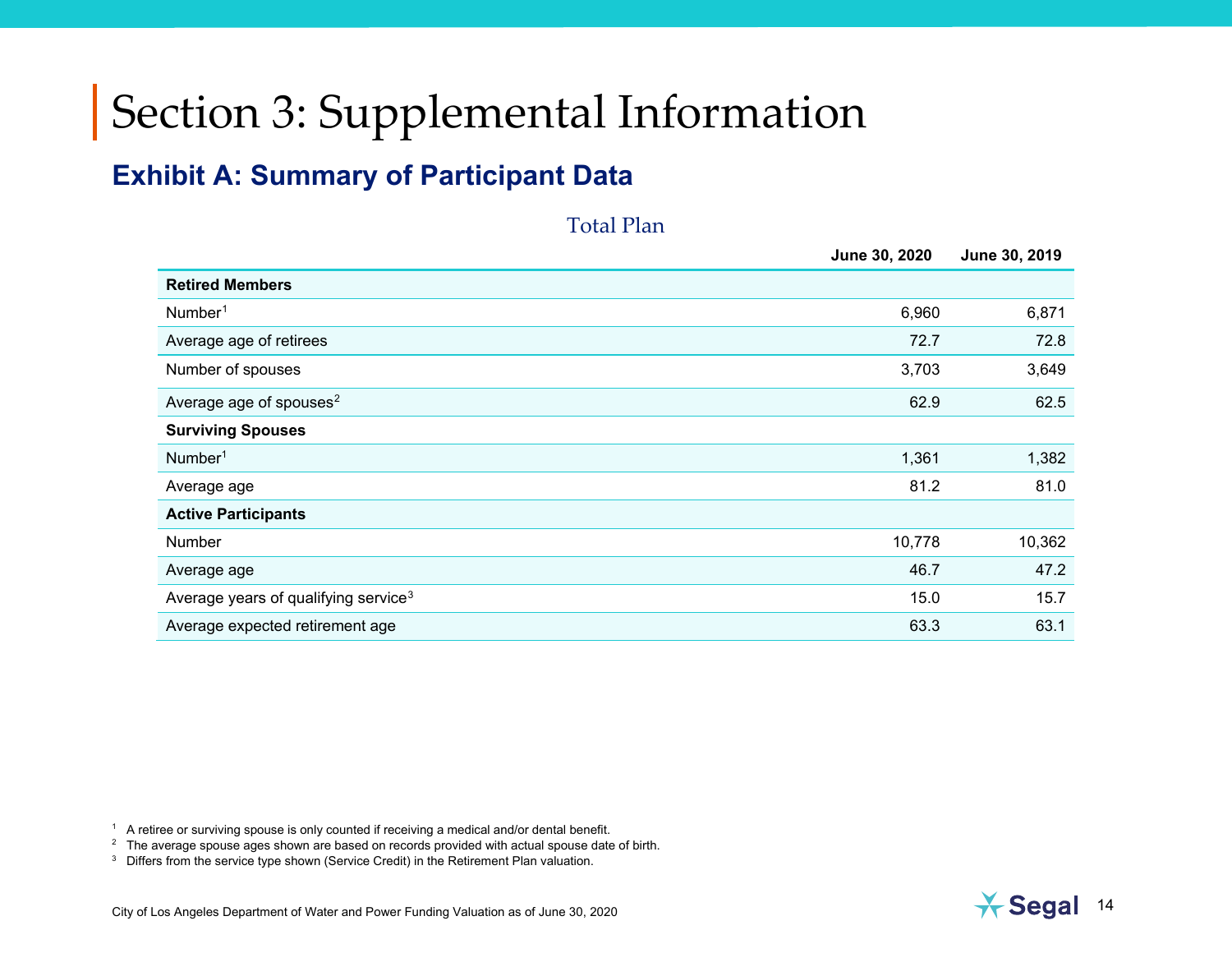<span id="page-17-2"></span><span id="page-17-1"></span><span id="page-17-0"></span>Tier 1

|                                                  | June 30, 2020 | June 30, 2019 |
|--------------------------------------------------|---------------|---------------|
| <b>Retired Members</b>                           |               |               |
| Number <sup>1</sup>                              | 6,960         | 6,871         |
| Average age of retirees                          | 72.7          | 72.8          |
| Number of spouses                                | 3,703         | 3,649         |
| Average age of spouses <sup>2</sup>              | 62.9          | 62.5          |
| <b>Surviving Spouses</b>                         |               |               |
| Number <sup>1</sup>                              | 1,361         | 1,382         |
| Average age                                      | 81.2          | 81.0          |
| <b>Active Participants</b>                       |               |               |
| Number                                           | 6,394         | 6,801         |
| Average age                                      | 52.2          | 51.7          |
| Average years of qualifying service <sup>3</sup> | 22.0          | 21.5          |
| Average expected retirement age                  | 62.8          | 62.6          |

 $^\mathrm{1}\,$  A retiree or surviving spouse is only counted if receiving a medical and/or dental benefit.

 $^\mathrm{2}~$  The average spouse ages shown are based on records provided with actual spouse date of birth.

<sup>3</sup> Differs from the service type shown (Service Credit) in the Retirement Plan valuation.

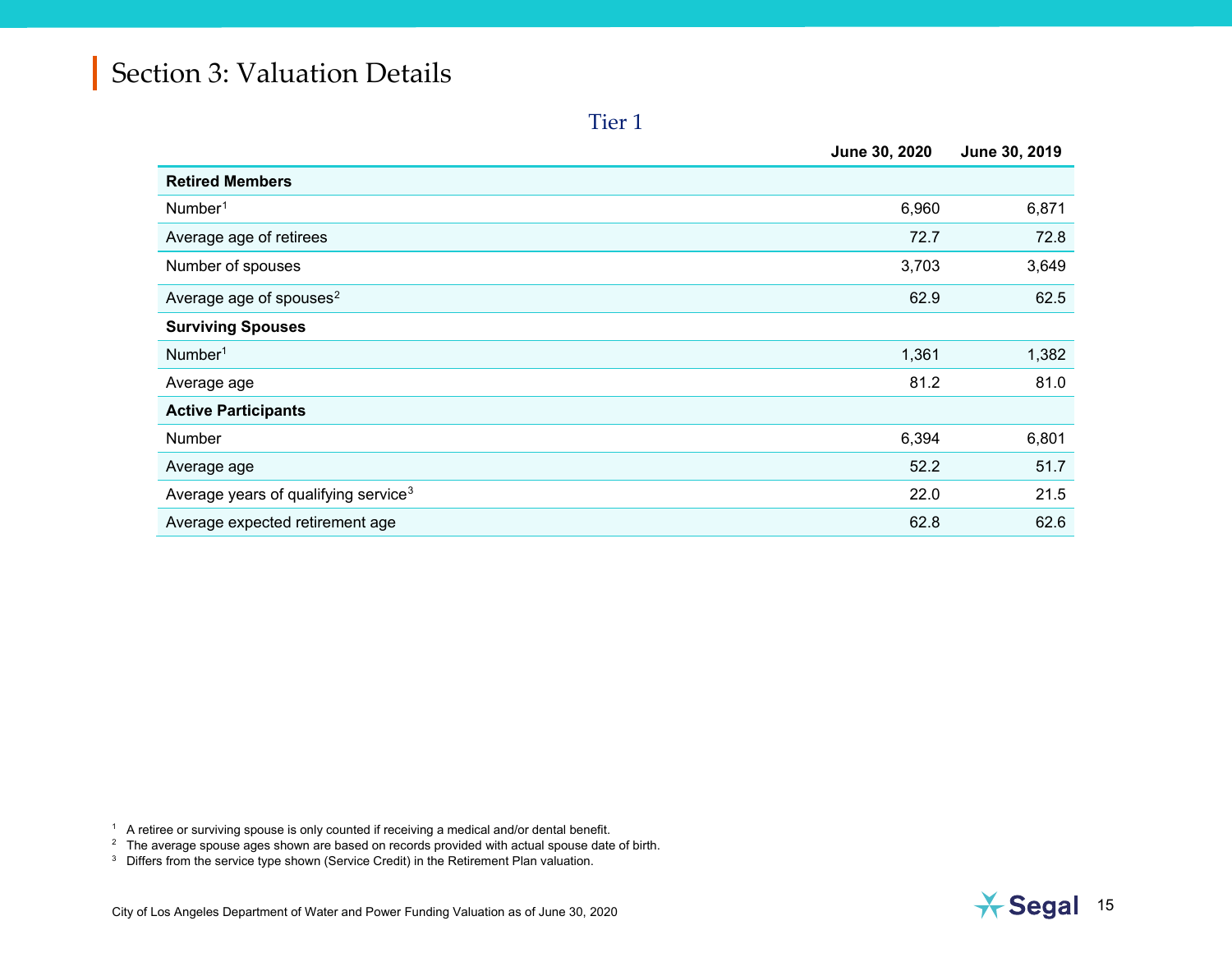<span id="page-18-1"></span><span id="page-18-0"></span>Tier 2

|                                                  | June 30, 2020 | June 30, 2019 |
|--------------------------------------------------|---------------|---------------|
| <b>Retired Members</b>                           |               |               |
| Number <sup>1</sup>                              | 0             | $\mathbf 0$   |
| Average age of retirees                          | N/A           | N/A           |
| Number of spouses                                | N/A           | N/A           |
| Average age of spouses                           | N/A           | N/A           |
| <b>Surviving Spouses</b>                         |               |               |
| Number <sup>1</sup>                              | 0             | $\mathbf 0$   |
| Average age                                      | N/A           | N/A           |
| <b>Active Participants</b>                       |               |               |
| Number                                           | 4,384         | 3,561         |
| Average age                                      | 38.8          | 38.7          |
| Average years of qualifying service <sup>2</sup> | 4.9           | 4.6           |
| Average expected retirement age                  | 64.0          | 64.1          |

 $^{\rm 1}\;$  A retiree or surviving spouse is only counted if receiving a medical and/or dental benefit.

 $2$  Differs from the service type shown (Service Credit) in the Retirement Plan valuation.

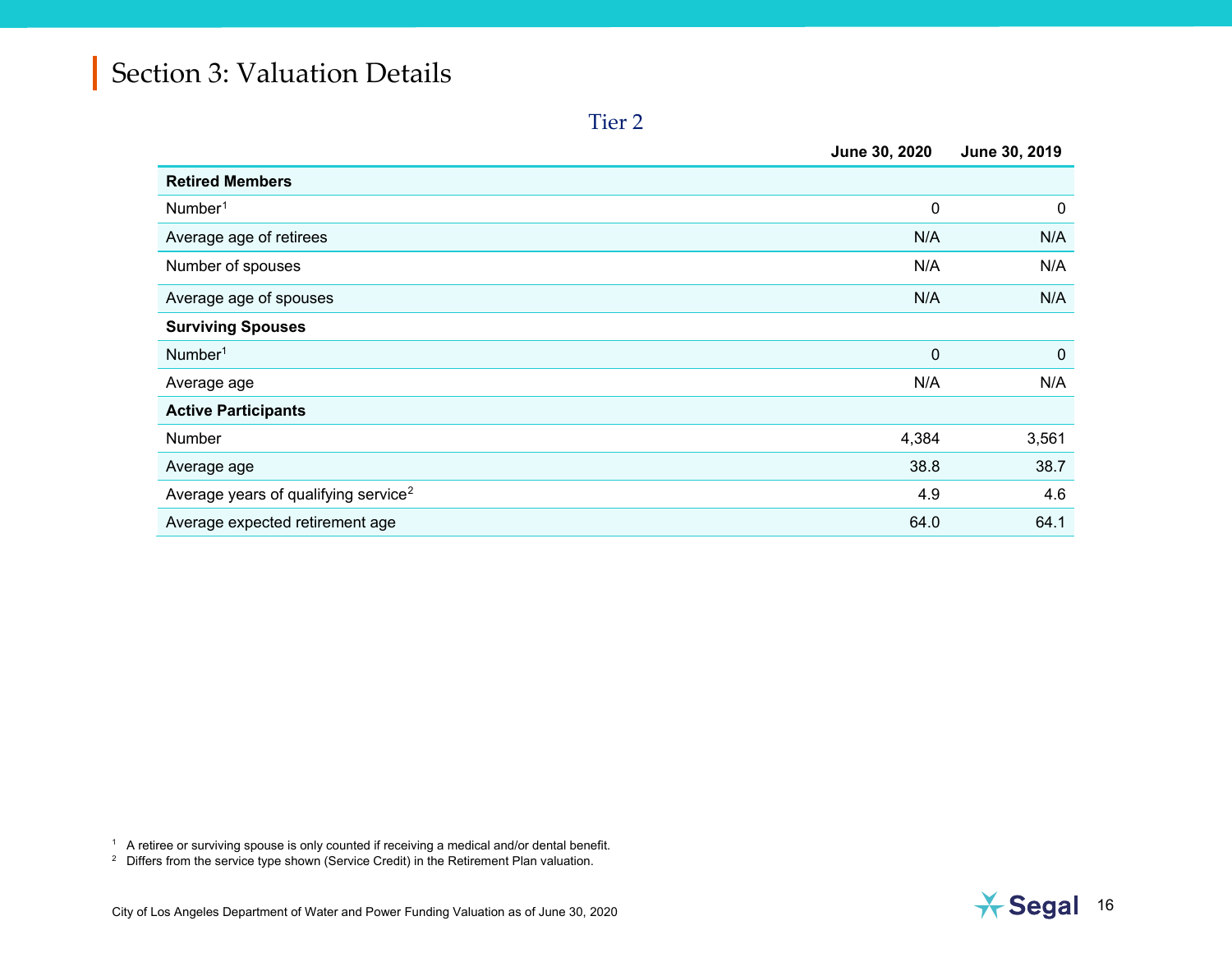#### <span id="page-19-1"></span><span id="page-19-0"></span>**Exhibit B: Cash Flow Projections**

Initially, the ADC generally exceeds the current pay-as-you-go ("paygo") cost of an OPEB plan. Over time the paygo cost will tend to grow and becomes close to and may exceed the ADC, which is expected in a well-funded and more mature plan such as this one. The following table projects the paygo cost over the next ten years.

| <b>Year Ending</b> |                | Projected Number of Retirees <sup>1</sup> |              |               | <b>Projected Benefit Payments</b> |               |
|--------------------|----------------|-------------------------------------------|--------------|---------------|-----------------------------------|---------------|
| June 30            | <b>Current</b> | <b>Future</b>                             | <b>Total</b> | Current       | <b>Future</b>                     | <b>Total</b>  |
| 2021               | 12,024         | 692                                       | 12,716       | \$108,339,265 | \$6,826,835                       | \$115,166,100 |
| 2022               | 11,626         | 1,318                                     | 12,944       | 109,743,819   | 13,679,552                        | 123,423,371   |
| 2023               | 11,233         | 1,895                                     | 13,128       | 111,809,683   | 20,692,817                        | 132,502,500   |
| 2024               | 10,841         | 2,447                                     | 13,288       | 113,551,324   | 27,874,205                        | 141,425,529   |
| 2025               | 10,452         | 2,960                                     | 13,412       | 114,878,649   | 34,852,465                        | 149,731,114   |
| 2026               | 10,067         | 3,445                                     | 13,512       | 115,566,925   | 41,806,713                        | 157,373,638   |
| 2027               | 9,681          | 3,901                                     | 13,582       | 116,109,363   | 48,439,038                        | 164,548,401   |
| 2028               | 9,298          | 4,324                                     | 13,622       | 116,385,271   | 54,804,676                        | 171,189,947   |
| 2029               | 8,917          | 4,733                                     | 13,650       | 116,321,775   | 60,987,492                        | 177,309,267   |
| 2030               | 8,535          | 5,152                                     | 13,687       | 116,249,260   | 67,790,544                        | 184,039,804   |

<sup>1</sup> Includes spouses of retirees.

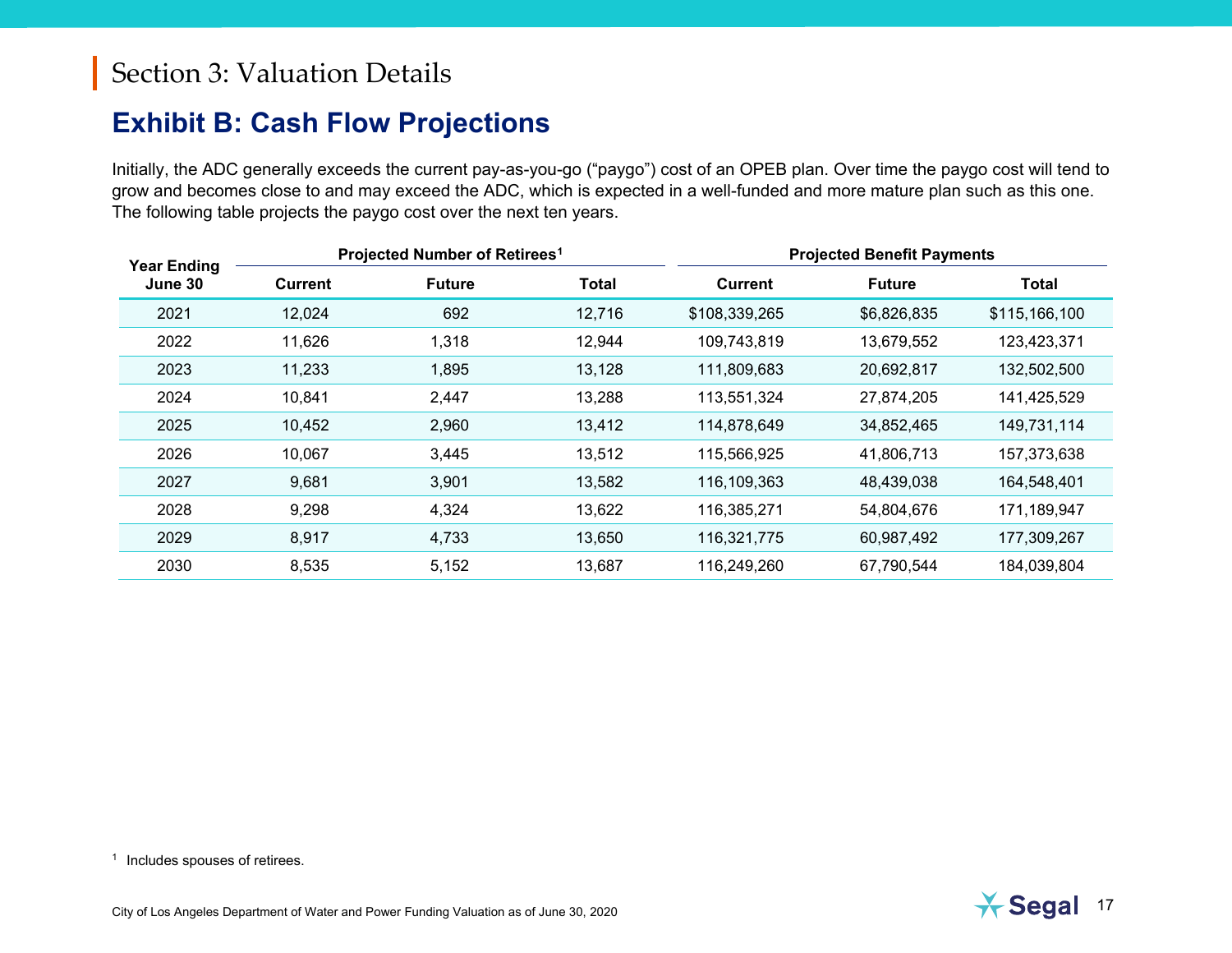#### <span id="page-20-2"></span><span id="page-20-1"></span><span id="page-20-0"></span>**Exhibit C: Determination of Actuarial Value of Assets**

To minimize volatility in the calculation of the Actuarially Determined Contribution, the Employer may choose to smooth out shortterm changes in the market value of plan assets by use of an actuarial value of assets method. City of Los Angeles Department of Water and Power adopted the following method that smooths such changes over a five-year period.

|    | Market value of assets (for Retirement and Health Subsidy Benefits) |                           |                                   |                        |                 |  |
|----|---------------------------------------------------------------------|---------------------------|-----------------------------------|------------------------|-----------------|--|
| 2. | Calculation of unrecognized return <sup>1</sup>                     | Original<br><b>Amount</b> | <b>Percent</b><br><b>Deferred</b> | Unrecognized<br>Amount |                 |  |
|    | Year ended June 30, 2020<br>$a_{-}$                                 | $-$72,596,502$            | 80%                               | $-58,077,203$          |                 |  |
|    | Year ended June 30, 2019<br>$b_{-}$                                 | $-16,517,875$             | 60%                               | $-9,910,725$           |                 |  |
|    | Year ended June 30, 2018<br>C <sub>1</sub>                          | 35,065,044                | 40%                               | 14,026,018             |                 |  |
|    | Year ended June 30, 2017<br>$d_{-}$                                 | 96,241,076                | 20%                               | 19,248,215             |                 |  |
|    | Year ended June 30, 2016<br>$e_{1}$                                 | $-111,317,036$            | $0\%$                             | 0                      |                 |  |
| 3. | Total unrecognized return <sup>2</sup>                              |                           |                                   |                        | -\$34,713,695   |  |
| 4. | Actuarial value: $(1) - (3)$                                        |                           |                                   |                        | \$2,338,427,041 |  |
| 5. | Actuarial value as a percentage of market value: $(4) \div (1)$     |                           |                                   |                        | 101.51%         |  |

<sup>1</sup> Total return minus expected return on a market value basis.

<sup>2</sup> Deferred return as of June 30, 2020 recognized in each of the next 4 years:

| (a) Amount recognized during 2020-2021 | \$8,438,349    |
|----------------------------------------|----------------|
| (b) Amount recognized during 2021-2022 | -10.809.867    |
| (c) Amount recognized during 2022-2023 | -17,822,875    |
| (d) Amount recognized during 2023-2024 | $-14,519,302$  |
| (e) Total                              | $-$34,713,695$ |

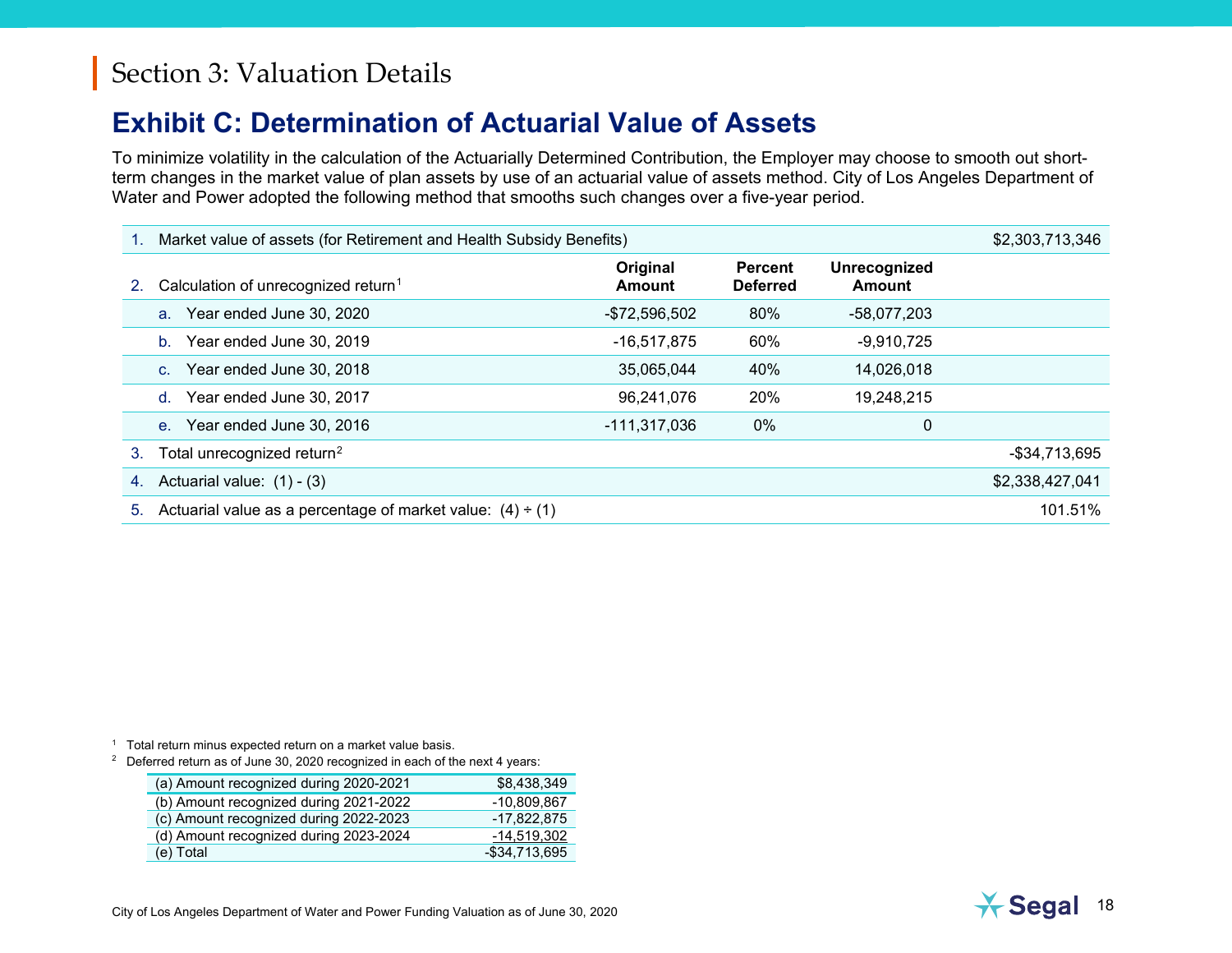#### <span id="page-21-3"></span><span id="page-21-2"></span><span id="page-21-1"></span><span id="page-21-0"></span>**Exhibit I: Summary of Supplementary Information**

| <b>Valuation date</b>                       | June 30, 2020                                                                                                                                                                                                                           |
|---------------------------------------------|-----------------------------------------------------------------------------------------------------------------------------------------------------------------------------------------------------------------------------------------|
| <b>Actuarial cost method</b>                | Entry age, level percent of pay                                                                                                                                                                                                         |
| <b>Amortization method</b>                  | 30-year amortization closed, level percent of pay                                                                                                                                                                                       |
| <b>Remaining amortization period</b>        | Market Value of Assets (MVA) less unrecognized returns. Unrecognized returns are equal to the<br>difference between the actual market return and the expected return on the market value, and are<br>recognized over a five-year period |
| <b>Actuarial assumptions:</b>               |                                                                                                                                                                                                                                         |
| Investment rate of return                   | 7.00%                                                                                                                                                                                                                                   |
| Inflation rate                              | 2.75%                                                                                                                                                                                                                                   |
| Projected salary increases                  | 3.25%, plus merit and promotional increases, shown in Exhibit II.                                                                                                                                                                       |
| Non-Medicare cost trend rate <sup>1</sup>   | 6.75%, graded down to an ultimate rate of 4.50% over 9 years                                                                                                                                                                            |
| Medicare cost trend rate <sup>1</sup>       | 6.25%, graded down to an ultimate rate of 4.50% over 7 years                                                                                                                                                                            |
| Medicare cost trend rate                    | 4.00%                                                                                                                                                                                                                                   |
| Medicare Part B subsidy costs trend<br>rate | 4.50%                                                                                                                                                                                                                                   |

| Plan membership - Excluding retirees and beneficiaries not receiving subsidy:           | June 30, 2020 | June 30, 2019 |
|-----------------------------------------------------------------------------------------|---------------|---------------|
| Current retirees <sup>2</sup> and beneficiaries receiving dental and/or medical subsidy | 8.321         | 8,253         |
| Current active participants                                                             | 10,778        | 10,362        |
| Total                                                                                   | 19.099        | 18.615        |

<sup>2</sup> Excludes 3,703 and 3,649 spouses from the June 30, 2020 and 2019 valuations, respectively.



<sup>&</sup>lt;sup>1</sup> In addition, we have reduced the first-year trend rates to reflect the estimated impact of the repeal of the Health Insurance Tax (HIT). The weighted average decrease was 0.85% for non-Medicare and 1.95% for Medicare health plans.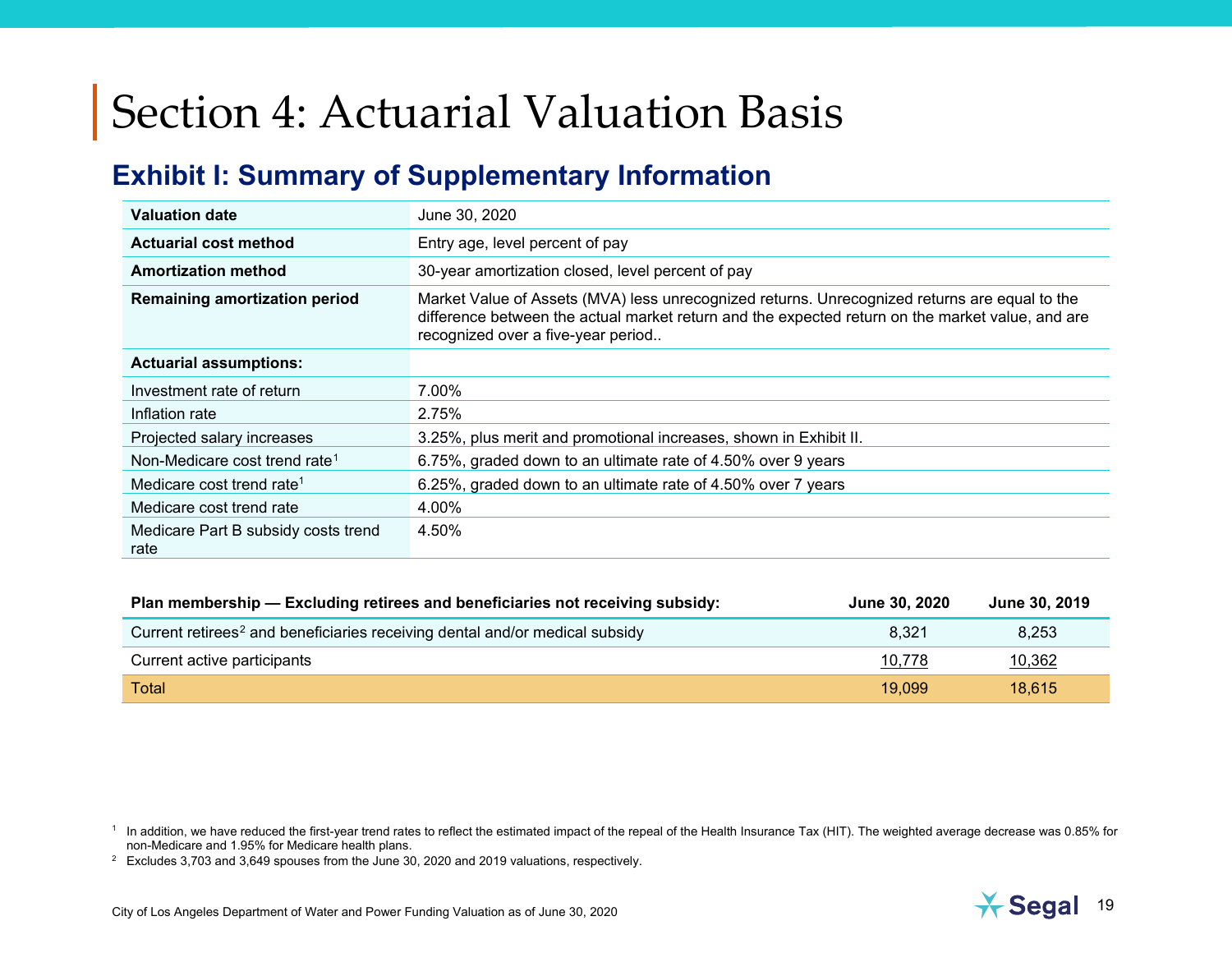#### <span id="page-22-0"></span>**Exhibit II: Actuarial Assumptions and Actuarial Cost Method**

| <b>Rationale for Assumptions</b> | The information and analysis used in selecting each assumption that has a significant effect on this<br>actuarial valuation is shown in the July 1, 2015 through June 30, 2018 Actuarial Experience Study dated<br>June 12, 2019. Following the most recent experience study, the Retirement Board adopted benefit-<br>weighted tables for the Retirement Plan. For the OPEB Plan, we will continue to use headcount-weighted<br>mortality tables, as benefits do not vary by salary as in the OPEB Plan. The information and analysis used<br>in selecting health-related assumptions is shown in our assumptions letter dated October 2, 2020. Unless<br>otherwise noted, all actuarial assumptions and methods shown below apply to both Tier 1 and Tier 2<br>employees. |             |  |  |  |
|----------------------------------|-----------------------------------------------------------------------------------------------------------------------------------------------------------------------------------------------------------------------------------------------------------------------------------------------------------------------------------------------------------------------------------------------------------------------------------------------------------------------------------------------------------------------------------------------------------------------------------------------------------------------------------------------------------------------------------------------------------------------------------------------------------------------------|-------------|--|--|--|
| <b>Economic Assumptions</b>      |                                                                                                                                                                                                                                                                                                                                                                                                                                                                                                                                                                                                                                                                                                                                                                             |             |  |  |  |
| <b>Net Investment Return</b>     | 7.00%, net of investment expenses.                                                                                                                                                                                                                                                                                                                                                                                                                                                                                                                                                                                                                                                                                                                                          |             |  |  |  |
| <b>Administration Expenses</b>   | No administrative expenses were valued separately from the claim costs.                                                                                                                                                                                                                                                                                                                                                                                                                                                                                                                                                                                                                                                                                                     |             |  |  |  |
| <b>Salary Increases:</b>         | The annual rate of compensation Increase includes inflation at 2.75%, plus "across the board" salary<br>increases of 0.50% per year, plus the following merit and promotional increases:                                                                                                                                                                                                                                                                                                                                                                                                                                                                                                                                                                                    |             |  |  |  |
|                                  | <b>Years of Service</b>                                                                                                                                                                                                                                                                                                                                                                                                                                                                                                                                                                                                                                                                                                                                                     | Rate $(\%)$ |  |  |  |
|                                  | Less than 1                                                                                                                                                                                                                                                                                                                                                                                                                                                                                                                                                                                                                                                                                                                                                                 | 7.00        |  |  |  |
|                                  | $1 - 2$                                                                                                                                                                                                                                                                                                                                                                                                                                                                                                                                                                                                                                                                                                                                                                     | 7.00        |  |  |  |
|                                  | $2 - 3$                                                                                                                                                                                                                                                                                                                                                                                                                                                                                                                                                                                                                                                                                                                                                                     | 6.50        |  |  |  |
|                                  | $3 - 4$                                                                                                                                                                                                                                                                                                                                                                                                                                                                                                                                                                                                                                                                                                                                                                     | 5.25        |  |  |  |
|                                  | $4 - 5$                                                                                                                                                                                                                                                                                                                                                                                                                                                                                                                                                                                                                                                                                                                                                                     | 3.75        |  |  |  |
|                                  | $5 - 6$                                                                                                                                                                                                                                                                                                                                                                                                                                                                                                                                                                                                                                                                                                                                                                     | 2.75        |  |  |  |
|                                  | $6 - 7$                                                                                                                                                                                                                                                                                                                                                                                                                                                                                                                                                                                                                                                                                                                                                                     | 2.25        |  |  |  |
|                                  | $7 - 8$                                                                                                                                                                                                                                                                                                                                                                                                                                                                                                                                                                                                                                                                                                                                                                     | 2.00        |  |  |  |
|                                  | $8 - 9$                                                                                                                                                                                                                                                                                                                                                                                                                                                                                                                                                                                                                                                                                                                                                                     | 1.70        |  |  |  |
|                                  | $9 - 10$                                                                                                                                                                                                                                                                                                                                                                                                                                                                                                                                                                                                                                                                                                                                                                    | 1.60        |  |  |  |
|                                  | $10 - 11$                                                                                                                                                                                                                                                                                                                                                                                                                                                                                                                                                                                                                                                                                                                                                                   | 1.50        |  |  |  |
|                                  | $11 - 12$                                                                                                                                                                                                                                                                                                                                                                                                                                                                                                                                                                                                                                                                                                                                                                   | 1.45        |  |  |  |
|                                  | $12 - 13$                                                                                                                                                                                                                                                                                                                                                                                                                                                                                                                                                                                                                                                                                                                                                                   | 1.40        |  |  |  |
|                                  | $13 - 14$                                                                                                                                                                                                                                                                                                                                                                                                                                                                                                                                                                                                                                                                                                                                                                   | 1.35        |  |  |  |
|                                  | $14 - 15$                                                                                                                                                                                                                                                                                                                                                                                                                                                                                                                                                                                                                                                                                                                                                                   | 1.30        |  |  |  |
|                                  | 15 & over                                                                                                                                                                                                                                                                                                                                                                                                                                                                                                                                                                                                                                                                                                                                                                   | 1.25        |  |  |  |
|                                  |                                                                                                                                                                                                                                                                                                                                                                                                                                                                                                                                                                                                                                                                                                                                                                             |             |  |  |  |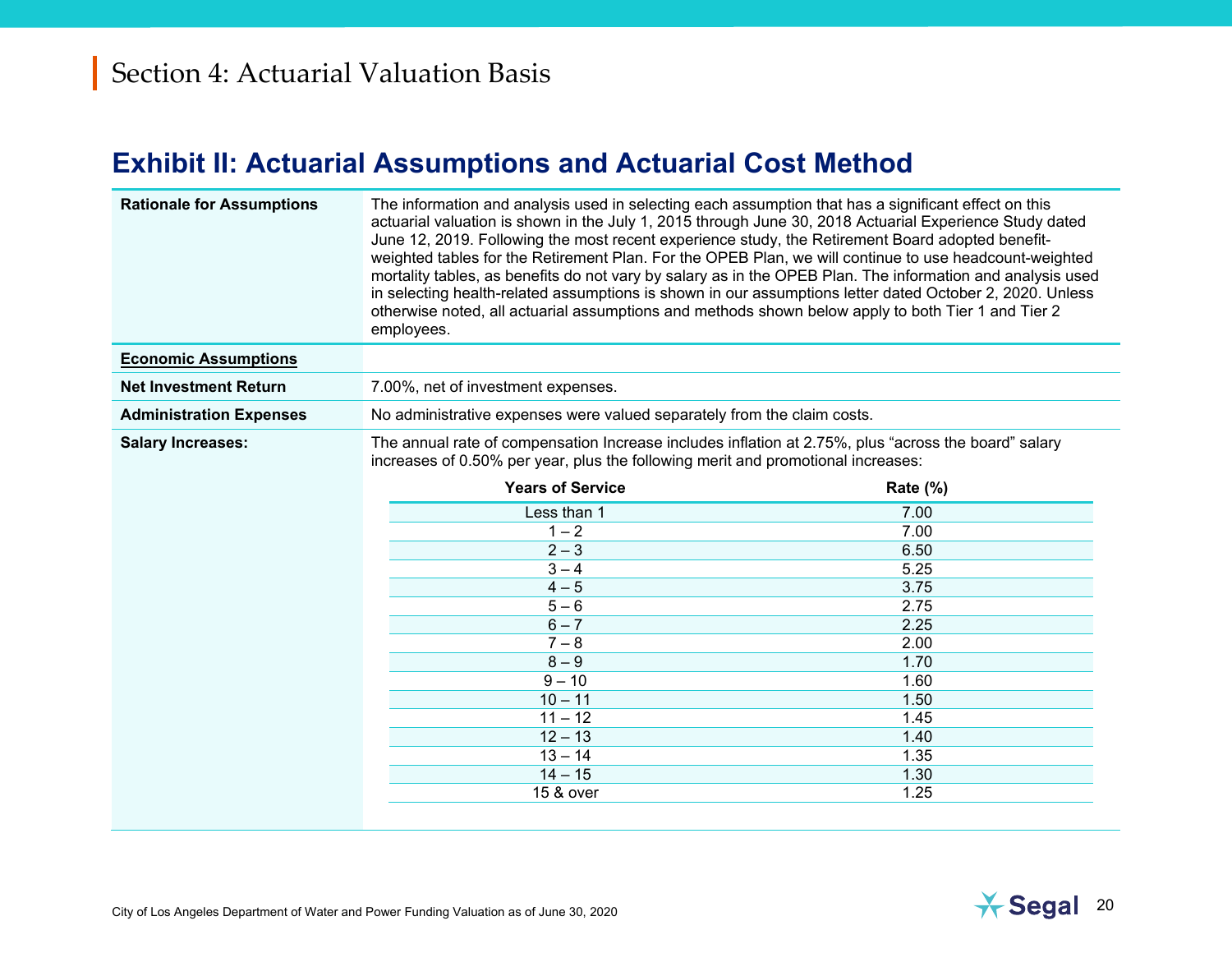| <b>Demographic Assumptions</b>                                                                                                                                                                                                                      |                                                                                                                                                                                                                                                                                                                                                                                                                                                                                                                                                                                                                                                                                                                                                                                                                                                                                                                         |     |             |                 |  |
|-----------------------------------------------------------------------------------------------------------------------------------------------------------------------------------------------------------------------------------------------------|-------------------------------------------------------------------------------------------------------------------------------------------------------------------------------------------------------------------------------------------------------------------------------------------------------------------------------------------------------------------------------------------------------------------------------------------------------------------------------------------------------------------------------------------------------------------------------------------------------------------------------------------------------------------------------------------------------------------------------------------------------------------------------------------------------------------------------------------------------------------------------------------------------------------------|-----|-------------|-----------------|--|
| <b>Post-Retirement Mortality</b><br><b>Rates</b>                                                                                                                                                                                                    | Service Retirement and Disability Retirement<br>Pub-2010 General Healthy Retiree Headcount-Weighted Above-Median Mortality Table (separate<br>$\bullet$<br>tables for males and females) times 105% for males and 100% for females, projected generationally<br>with the two-dimensional mortality improvement scale MP-2018.<br><b>Beneficiaries</b><br>Pub-2010 General Healthy Retiree Headcount-Weighted Above-Median Mortality Table (separate<br>$\bullet$<br>tables for males and females), projected generationally with the two-dimensional mortality improvement<br>scale MP-2018.<br>The Pub-2010 mortality tables and adjustments as shown above reasonably reflect the mortality experience<br>as of the measurement date. These mortality tables were adjusted to future years using the generational<br>projection to reflect future mortality improvement between the measurement date and those years. |     |             |                 |  |
| <b>Pre-Retirement Mortality</b><br>Pub-2010 General Employee Headcount-Weighted Above-Median Mortality Table (separate tables for<br>males and females), projected generationally with the two-dimensional mortality improvement scale MP-<br>2018. |                                                                                                                                                                                                                                                                                                                                                                                                                                                                                                                                                                                                                                                                                                                                                                                                                                                                                                                         |     |             |                 |  |
|                                                                                                                                                                                                                                                     |                                                                                                                                                                                                                                                                                                                                                                                                                                                                                                                                                                                                                                                                                                                                                                                                                                                                                                                         |     |             | <b>Rate (%)</b> |  |
|                                                                                                                                                                                                                                                     |                                                                                                                                                                                                                                                                                                                                                                                                                                                                                                                                                                                                                                                                                                                                                                                                                                                                                                                         | Age | <b>Male</b> | <b>Female</b>   |  |
|                                                                                                                                                                                                                                                     |                                                                                                                                                                                                                                                                                                                                                                                                                                                                                                                                                                                                                                                                                                                                                                                                                                                                                                                         | 25  | 0.027       | 0.011           |  |
|                                                                                                                                                                                                                                                     |                                                                                                                                                                                                                                                                                                                                                                                                                                                                                                                                                                                                                                                                                                                                                                                                                                                                                                                         | 30  | 0.035       | 0.016           |  |
|                                                                                                                                                                                                                                                     |                                                                                                                                                                                                                                                                                                                                                                                                                                                                                                                                                                                                                                                                                                                                                                                                                                                                                                                         | 35  | 0.046       | 0.024           |  |
|                                                                                                                                                                                                                                                     |                                                                                                                                                                                                                                                                                                                                                                                                                                                                                                                                                                                                                                                                                                                                                                                                                                                                                                                         | 40  | 0.063       | 0.036           |  |
|                                                                                                                                                                                                                                                     |                                                                                                                                                                                                                                                                                                                                                                                                                                                                                                                                                                                                                                                                                                                                                                                                                                                                                                                         | 45  | 0.091       | 0.054           |  |
|                                                                                                                                                                                                                                                     |                                                                                                                                                                                                                                                                                                                                                                                                                                                                                                                                                                                                                                                                                                                                                                                                                                                                                                                         | 50  | 0.137       | 0.082           |  |
|                                                                                                                                                                                                                                                     |                                                                                                                                                                                                                                                                                                                                                                                                                                                                                                                                                                                                                                                                                                                                                                                                                                                                                                                         | 55  | 0.203       | 0.120           |  |
|                                                                                                                                                                                                                                                     |                                                                                                                                                                                                                                                                                                                                                                                                                                                                                                                                                                                                                                                                                                                                                                                                                                                                                                                         | 60  | 0.292       | 0.177           |  |
|                                                                                                                                                                                                                                                     |                                                                                                                                                                                                                                                                                                                                                                                                                                                                                                                                                                                                                                                                                                                                                                                                                                                                                                                         | 65  | 0.421       | 0.275           |  |
|                                                                                                                                                                                                                                                     | Note that generational projections beyond the base year (2010) are not reflected in the above mortality<br>rates.                                                                                                                                                                                                                                                                                                                                                                                                                                                                                                                                                                                                                                                                                                                                                                                                       |     |             |                 |  |

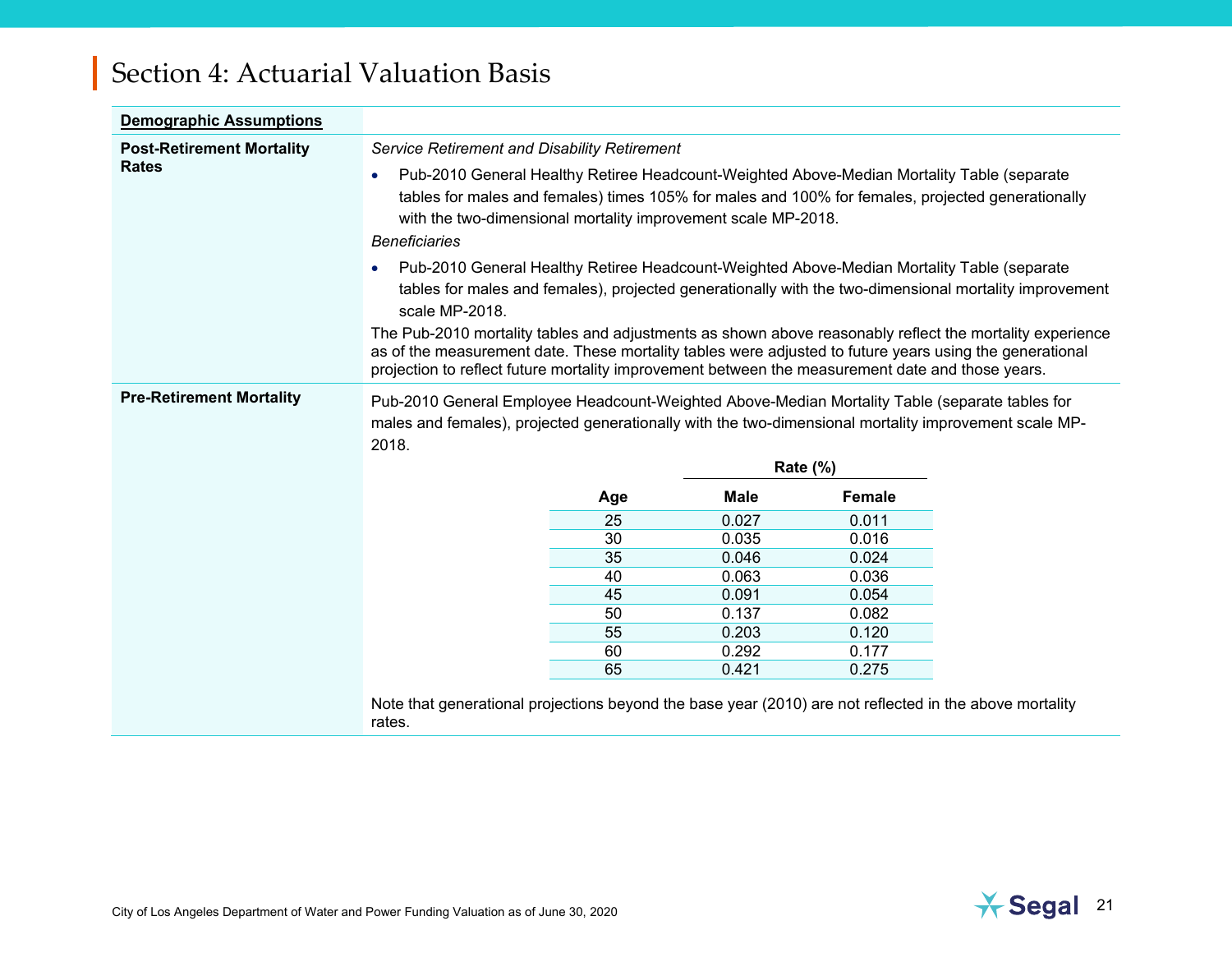| <b>Disability Incidence Rate</b> |     | <b>Disability Incidence</b> |        |  |  |
|----------------------------------|-----|-----------------------------|--------|--|--|
|                                  |     | <b>Rate (%)</b>             |        |  |  |
|                                  | Age | <b>Male</b>                 | Female |  |  |
|                                  | 25  | 0.006                       | 0.000  |  |  |
|                                  | 30  | 0.012                       | 0.006  |  |  |
|                                  | 35  | 0.012                       | 0.036  |  |  |
|                                  | 40  | 0.018                       | 0.072  |  |  |
|                                  | 45  | 0.030                       | 0.102  |  |  |
|                                  | 50  | 0.054                       | 0.138  |  |  |
|                                  | 55  | 0.126                       | 0.168  |  |  |
| <b>Termination Rates</b>         |     | <b>Total Termination</b>    |        |  |  |

| Total Termination       |          |
|-------------------------|----------|
| <b>Years of Service</b> | Rate (%) |
| Less than 1             | 10.00    |
| $1 - 2$                 | 5.25     |
| $2 - 3$                 | 3.75     |
| $3 - 4$                 | 3.50     |
| $4 - 5$                 | 2.50     |
| $5 - 6$                 | 2.00     |
| $6 - 7$                 | 1.50     |
| $7 - 8$                 | 1.50     |
| $8 - 9$                 | 1.50     |
| $9 - 10$                | 1.00     |
| $10 - 20$               | 0.75     |
| 20 & over               | 0.50     |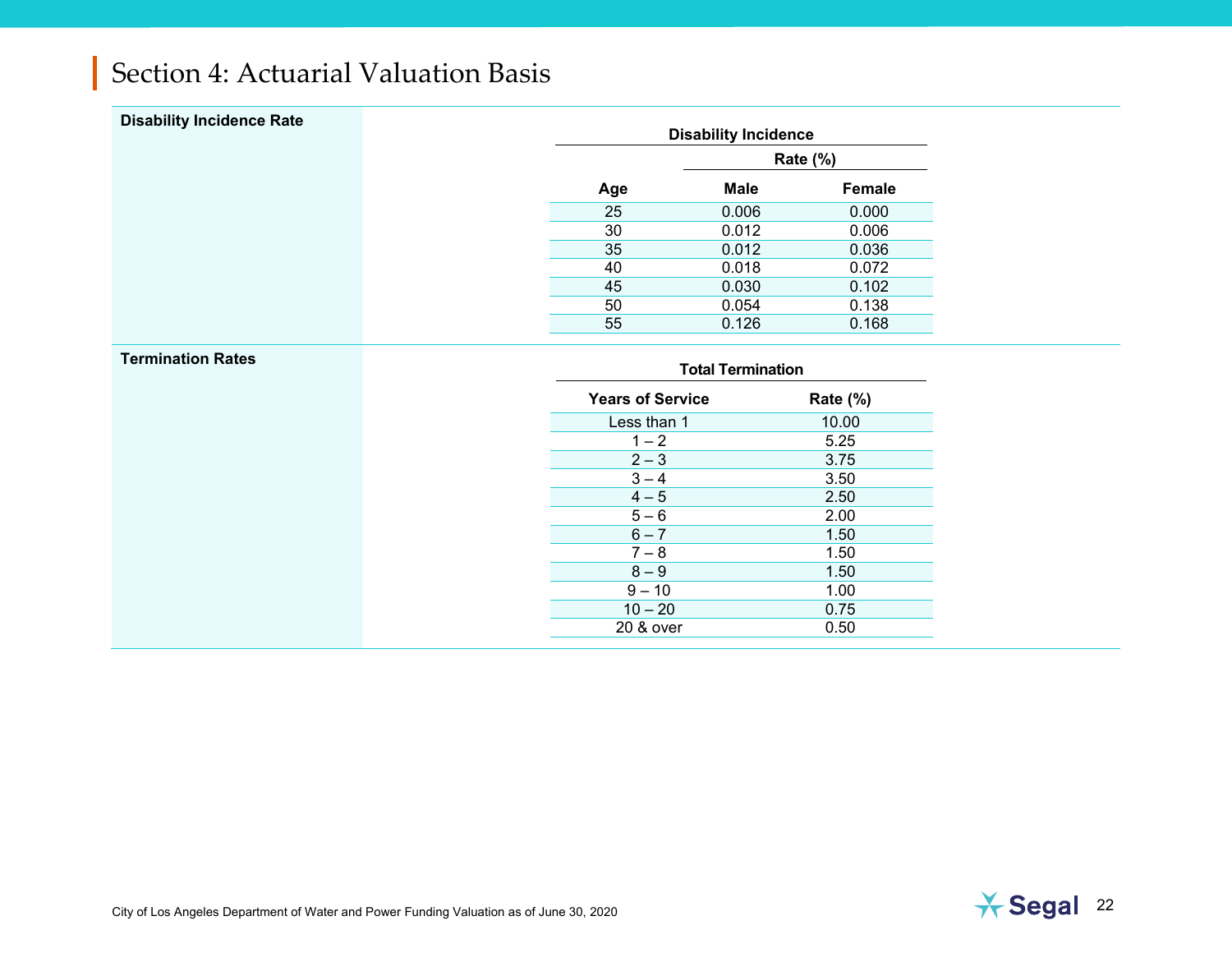| <b>Retirement Rates</b> |           |                                            |                                | Rate (%)                                   |                                       |
|-------------------------|-----------|--------------------------------------------|--------------------------------|--------------------------------------------|---------------------------------------|
|                         |           | Tier 1                                     |                                | Tier <sub>2</sub>                          |                                       |
|                         | Age       | <b>Under 30 Years of</b><br><b>Service</b> | 30 or More Years<br>of Service | <b>Under 30 Years of</b><br><b>Service</b> | <b>30 or More Years</b><br>of Service |
|                         | 50        | 0.00                                       | 1.00                           | 0.00                                       | 0.00                                  |
|                         | 51        | 0.00                                       | 0.00                           | 0.00                                       | 0.00                                  |
|                         | 52        | 0.00                                       | 0.00                           | 0.00                                       | 0.00                                  |
|                         | 53        | 0.00                                       | 0.00                           | 0.00                                       | 0.00                                  |
|                         | 54        | 0.00                                       | 0.00                           | 0.00                                       | 0.00                                  |
|                         | 55        | 4.25                                       | 27.00                          | 0.00                                       | 25.00                                 |
|                         | 56        | 2.00                                       | 20.00                          | 0.00                                       | 14.00                                 |
|                         | 57        | 2.50                                       | 17.50                          | 0.00                                       | 13.00                                 |
|                         | 58        | 3.50                                       | 17.50                          | 0.00                                       | 13.00                                 |
|                         | 59        | 3.50                                       | 17.50                          | 0.00                                       | 13.00                                 |
|                         | 60        | 5.50                                       | 22.00                          | 5.50                                       | 17.50                                 |
|                         | 61        | 6.50                                       | 22.00                          | 3.50                                       | 10.00                                 |
|                         | 62        | 7.00                                       | 22.00                          | 2.50                                       | 10.00                                 |
|                         | 63        | 8.00                                       | 25.00                          | 20.00                                      | 25.00                                 |
|                         | 64        | 8.50                                       | 27.00                          | 12.00                                      | 25.00                                 |
|                         | 65        | 11.50                                      | 30.00                          | 11.00                                      | 28.00                                 |
|                         | 66        | 12.00                                      | 30.00                          | 11.00                                      | 28.00                                 |
|                         | 67        | 12.50                                      | 30.00                          | 12.00                                      | 28.00                                 |
|                         | 68        | 13.00                                      | 30.00                          | 12.50                                      | 28.00                                 |
|                         | 69        | 17.00                                      | 30.00                          | 15.00                                      | 28.00                                 |
|                         | 70        | 22.00                                      | 25.00                          | 50.00                                      | 50.00                                 |
|                         | 71        | 22.00                                      | 25.00                          | 50.00                                      | 50.00                                 |
|                         | 72        | 22.00                                      | 25.00                          | 50.00                                      | 50.00                                 |
|                         | 73        | 22.00                                      | 25.00                          | 50.00                                      | 50.00                                 |
|                         | 74        | 22.00                                      | 25.00                          | 50.00                                      | 50.00                                 |
|                         | 75 & Over | 100.00                                     | 100.00                         | 100.00                                     | 100.00                                |
|                         |           |                                            |                                |                                            |                                       |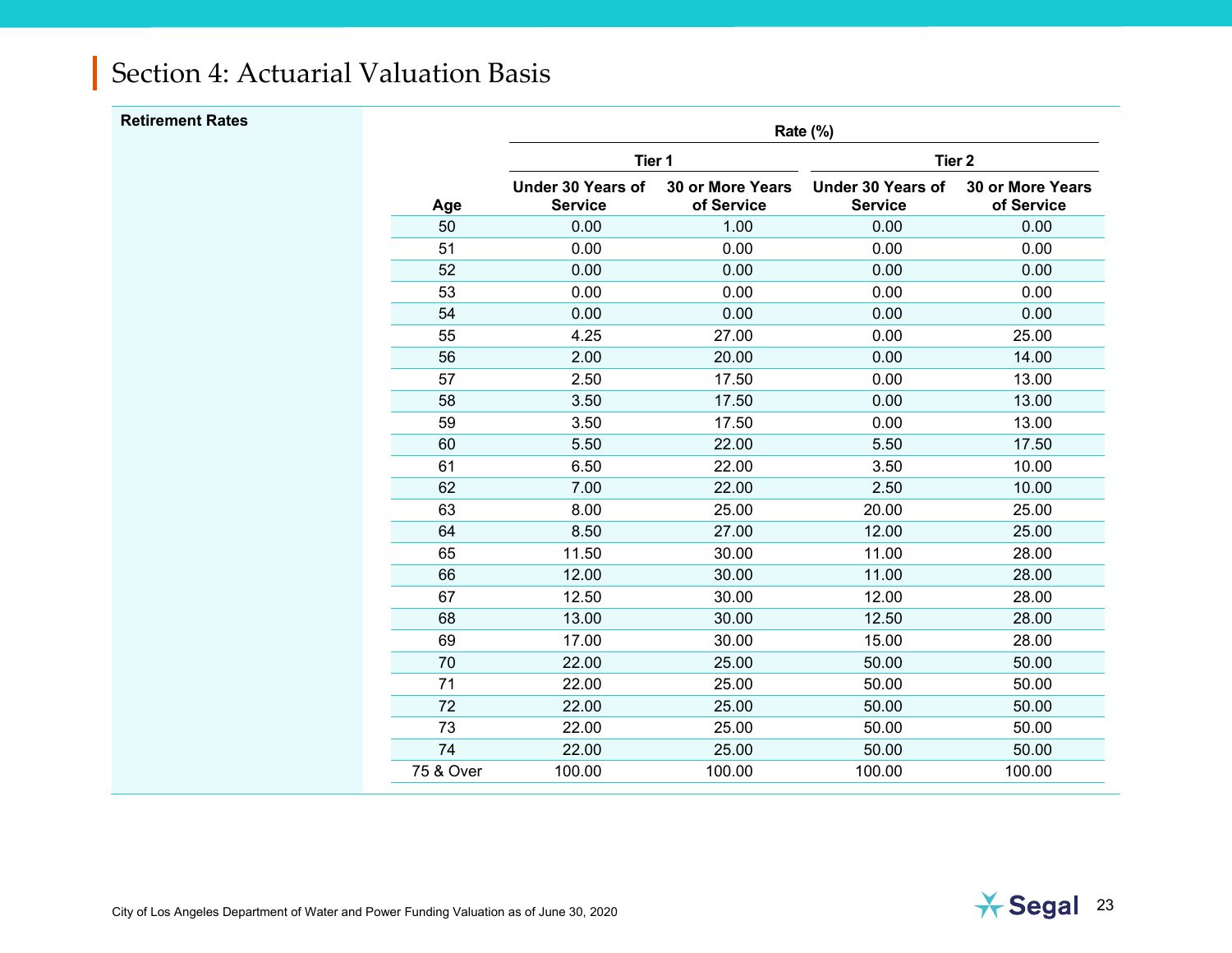| <b>Unknown Data for Members</b>                   | Same as those exhibited by members are similar known characteristics. If not specified, members are<br>assumed to be male.                                                                                                                           |
|---------------------------------------------------|------------------------------------------------------------------------------------------------------------------------------------------------------------------------------------------------------------------------------------------------------|
| <b>Data Adjustments</b>                           | Data as of March 31 has been adjusted to June 30 by adding three months of age and, for active<br>employees, three months of service.                                                                                                                |
| <b>Percent Married/Domestic</b><br><b>Partner</b> | Actives at the time of retirement: 75% of male employees and 40% of female employees assumed to be<br>married with coverage for spouse.<br>Retirees at the time of retirement: Actual data included in census.                                       |
| <b>Age of Spouse</b>                              | Husbands are assumed to be 2 years older than female members. Wives are assumed to be 2 years<br>younger than male members.                                                                                                                          |
| <b>Future Benefit Accruals</b>                    | 1.0 year of service per year.                                                                                                                                                                                                                        |
| <b>Additional Service Accrual</b>                 | Tier 1 members are assumed to purchase an additional 0.07 years of service per year.<br>Tier 2 members are assumed to purchase an additional 0.02 years of service per year.<br>These service purchases exclude those priced at full actuarial cost. |
| <b>Participation</b>                              | 95% of the current actives are assumed to enroll in medical coverage at retirement.<br>95% of the current actives are assumed to enroll in dental coverage at retirement.                                                                            |
| <b>Asset Valuation Method:</b>                    | Any actual investment gains and losses that are above or below the annual return assumed in the valuation<br>are recognized over 5-year periods.                                                                                                     |
| <b>Plan Design:</b>                               | Development of plan liabilities was based on the substantive plan of benefits in effect as described in<br>Exhibit III.                                                                                                                              |
| <b>Implicit Subsidy</b>                           | None. Premiums paid by the retirees reflect rates underwritten for retirees only.                                                                                                                                                                    |

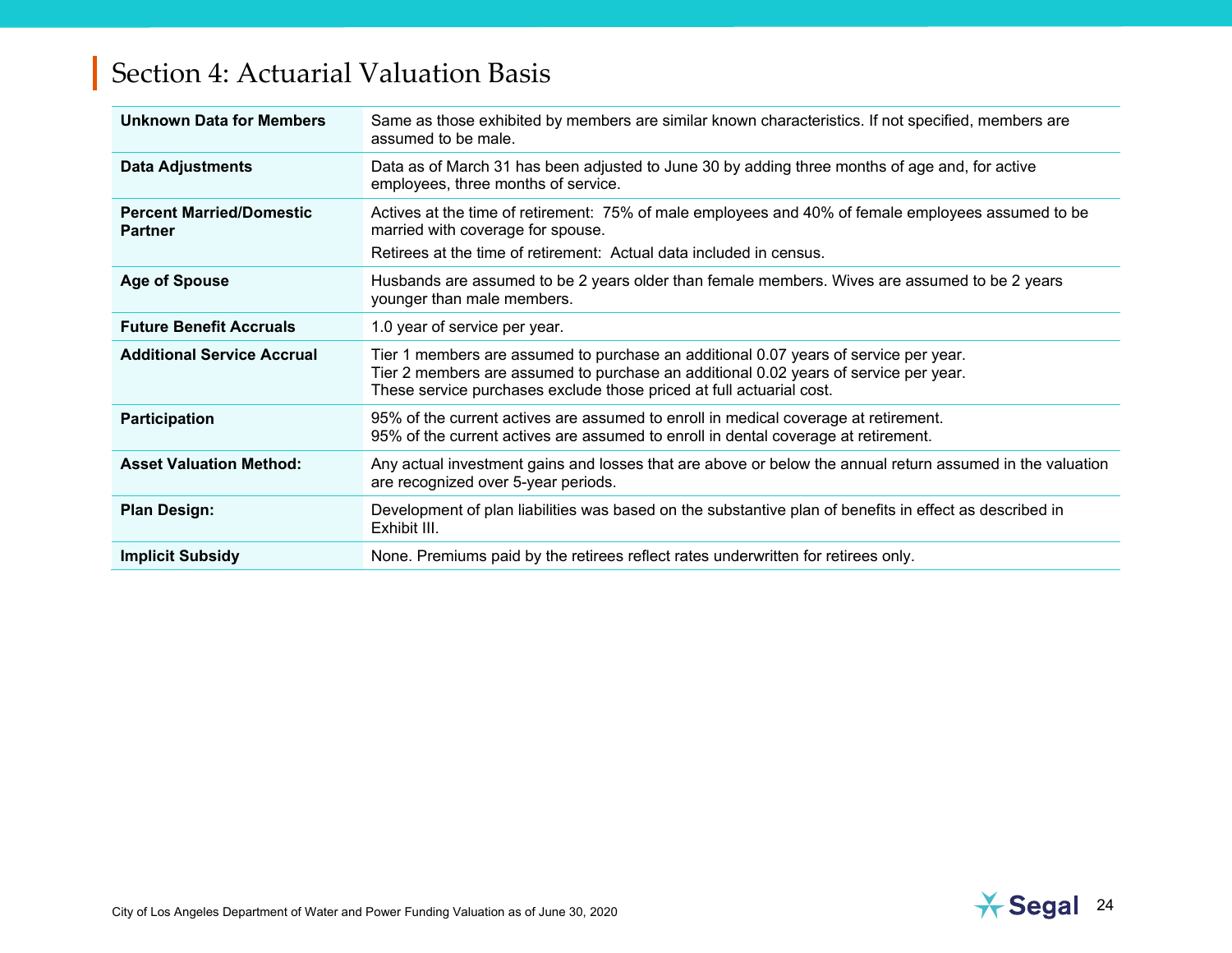<span id="page-27-0"></span>

| <b>Per Capita Cost Development</b> | The assumed per capita claims cost by age (and other demographic factors such as sex and family<br>status) is the future per capita cost of providing postretirement health care benefits at each age. The<br>factors on page 26 are applied to the premiums shown on pages 25 and 26 to calculate the age-based<br>costs.                                                                            |                                                                    |                                |                                               |  |
|------------------------------------|-------------------------------------------------------------------------------------------------------------------------------------------------------------------------------------------------------------------------------------------------------------------------------------------------------------------------------------------------------------------------------------------------------|--------------------------------------------------------------------|--------------------------------|-----------------------------------------------|--|
|                                    | <b>Dental Annual Subsidy</b>                                                                                                                                                                                                                                                                                                                                                                          |                                                                    |                                |                                               |  |
|                                    | Where known, actual subsidies provided in the data were used. For periods where subsidy is unknown,<br>the average monthly retiree subsidies effective July 1, 2020 were assumed as shown below:                                                                                                                                                                                                      |                                                                    |                                |                                               |  |
|                                    |                                                                                                                                                                                                                                                                                                                                                                                                       | Dental Premium Subsidy (For Single and Multi-Party, Tiers 1 and 2) |                                |                                               |  |
|                                    | <b>Carrier</b><br>United Concordia DHMO                                                                                                                                                                                                                                                                                                                                                               | Election Percent (%)<br>15                                         |                                | <b>Single Party Premium</b><br>\$18.88        |  |
|                                    | United Concordia PPO                                                                                                                                                                                                                                                                                                                                                                                  | 65                                                                 |                                | 37.58                                         |  |
|                                    | <b>IBEW Local 18</b>                                                                                                                                                                                                                                                                                                                                                                                  | 20                                                                 |                                | 121.55                                        |  |
|                                    | The maximum monthly dental subsidy is \$37.58, except for Local 18 with a maximum of \$121.55.                                                                                                                                                                                                                                                                                                        |                                                                    |                                |                                               |  |
|                                    | Eligible spouses and survivors are not eligible for DWP dental subsidy.                                                                                                                                                                                                                                                                                                                               |                                                                    |                                |                                               |  |
|                                    | <b>Medical Annual Subsidy</b>                                                                                                                                                                                                                                                                                                                                                                         |                                                                    |                                |                                               |  |
|                                    | For retirees in pay status, we use the relevant premiums provided on participant records. In cases<br>where the carrier elections are unknown, we will assume the participant elects a carrier in the same<br>proportion as current retirees in that group. The table below shows the assumed distribution of medical<br>insurance carriers for retirees and the monthly premiums as of July 1, 2020. |                                                                    |                                |                                               |  |
|                                    |                                                                                                                                                                                                                                                                                                                                                                                                       | Under Age 65                                                       |                                |                                               |  |
|                                    | <b>Carrier</b>                                                                                                                                                                                                                                                                                                                                                                                        | <b>Assumed</b><br><b>Election Percent</b>                          | <b>Single Party</b><br>Premium | <b>Participant +1</b><br><b>Both Under 65</b> |  |
|                                    | Kaiser                                                                                                                                                                                                                                                                                                                                                                                                | 50.0                                                               | \$910.63                       | \$1,821.26                                    |  |
|                                    | United Health Care Option A                                                                                                                                                                                                                                                                                                                                                                           | 10.0                                                               | 1,398.63                       | 2,797.33                                      |  |
|                                    | <b>Blue Cross HMO</b>                                                                                                                                                                                                                                                                                                                                                                                 | 25.0                                                               | 1,586.55                       | 1,854.80                                      |  |
|                                    | United Health Care HMO                                                                                                                                                                                                                                                                                                                                                                                | 5.0                                                                | 1,646.30                       | 3,397.40                                      |  |
|                                    | <b>Blue Cross PPO</b>                                                                                                                                                                                                                                                                                                                                                                                 | 5.0                                                                | 1,775.46                       | 2,224.92                                      |  |
|                                    | United Health Care Option C                                                                                                                                                                                                                                                                                                                                                                           | 5.0                                                                | 944.76                         | 1,889.55                                      |  |
|                                    |                                                                                                                                                                                                                                                                                                                                                                                                       |                                                                    |                                |                                               |  |

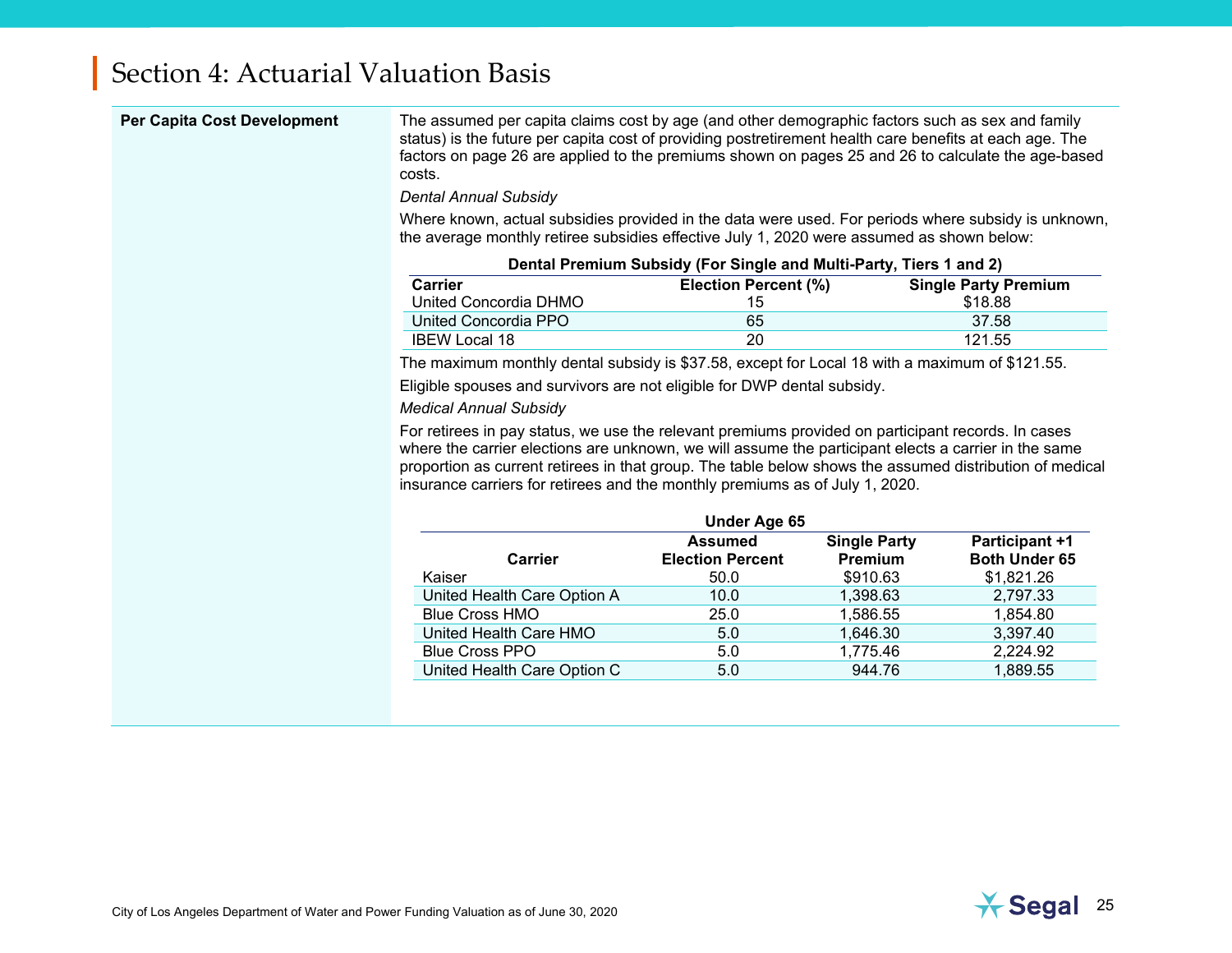## **Per Capita Cost Development**

| Per Capita Cost Development | Age 65 and Older                      |                                                   |                                            |                                                           |  |
|-----------------------------|---------------------------------------|---------------------------------------------------|--------------------------------------------|-----------------------------------------------------------|--|
| (continued)                 | Carrier<br>Kaiser Senior Advantage    | <b>Assumed</b><br><b>Election Percent</b><br>55.0 | <b>Single Party</b><br>Premium<br>\$341.73 | <b>Participant +1</b><br><b>Both Under 65</b><br>\$683.46 |  |
|                             | United Health Care Option A           | 25.0                                              | 491.05                                     | 982.10                                                    |  |
|                             | United Health Care Medicare Advantage | 10.0                                              | 452.52                                     | 905.04                                                    |  |
|                             | <b>Senior Dimensions</b>              | 2.5                                               | 265.63                                     | 531.26                                                    |  |
|                             | United Health Care Option B           | 2.5                                               | 410.57                                     | 821.14                                                    |  |
|                             | <b>Blue Cross HMO</b>                 | 5.0                                               | 1,052.88                                   | 1,624.21                                                  |  |
|                             | Medicare Part B                       | 100.0                                             | 148.95                                     | 297.90                                                    |  |

<span id="page-28-1"></span><span id="page-28-0"></span>The per capita costs were then adjusted for age and gender using the below factors:

|       |        | Applied to Per Capita Costs for under Age 65 |             |               |
|-------|--------|----------------------------------------------|-------------|---------------|
|       |        | <b>Retiree</b>                               |             | <b>Spouse</b> |
| Age   | Male   | Female                                       | <b>Male</b> | Female        |
| 55    | 0.9056 | 0.9350                                       | 0.7127      | 0.8072        |
| 60    | 1.0755 | 1.0078                                       | 0.9541      | 0.9363        |
| 64    | 1.2339 | 1.0691                                       | 1.2045      | 1.0538        |
| 65    | 0.9129 | 0.7760                                       | 0.9129      | 0.7760        |
| 70    | 1.0581 | 0.8362                                       | 1.0581      | 0.8362        |
| 75    | 1.1402 | 0.9001                                       | 1.1402      | 0.9001        |
| $80+$ | 1.2279 | 0.9704                                       | 1.2279      | 0.9704        |

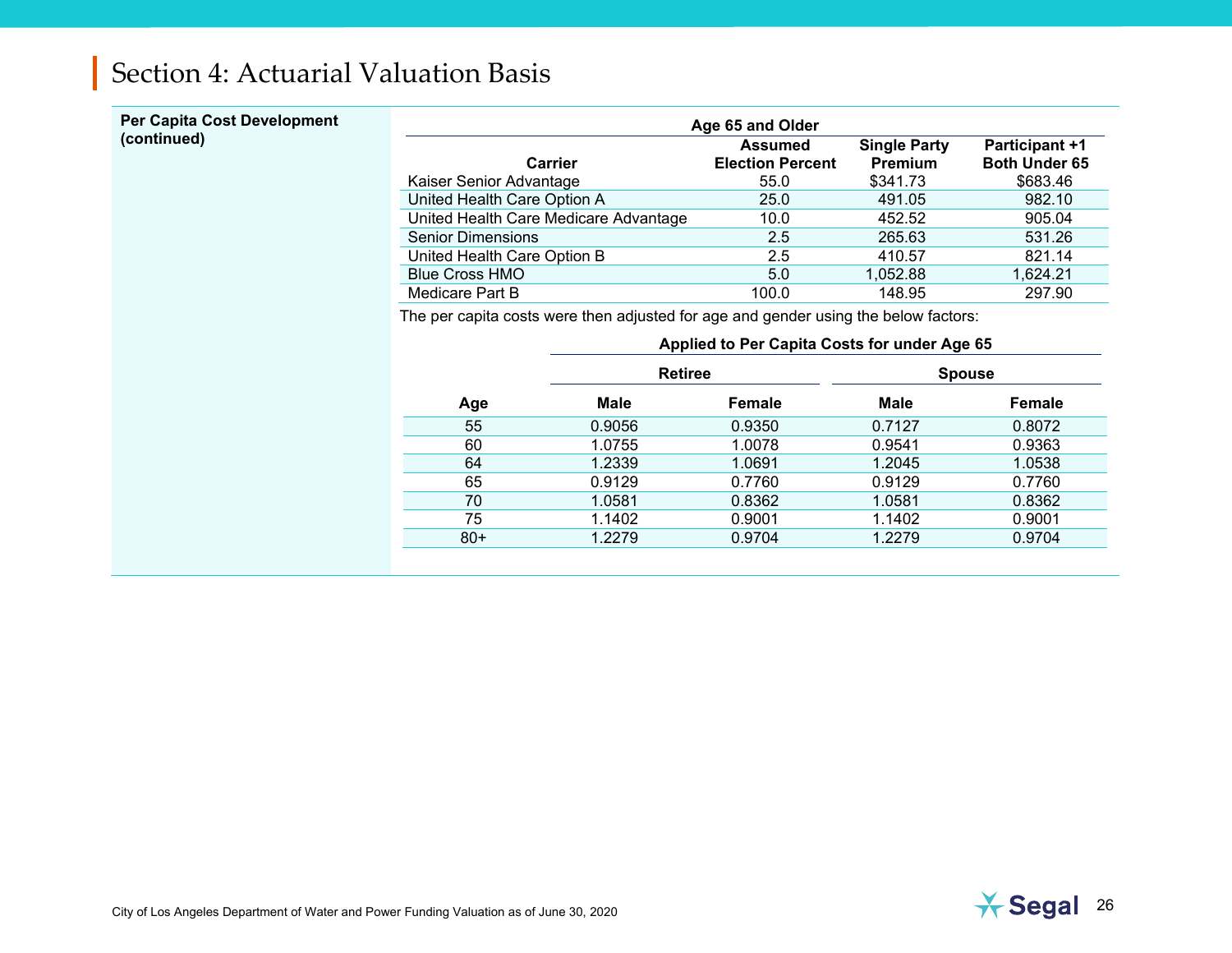#### **Health Care Cost Subsidy Trend Rates:**

Health care trend measures the anticipated overall rate at which health plan costs are expected to increase in future years. Trend rates are used to increase the premiums and the stated subsidies into the future. For example, the expected maximum monthly medical subsidy for a Tier 1 retiree with 30 years of service in the year July 1, 2021 through June 30, 2022 (set equal to the two-party, under-65 Kaiser premium) would be determined with the following formula:

 $[$1,821.26 \times (1 + 6.75\% - 0.85\%)] = $1,928.71$ 

| <b>Year Ending June 30</b> | Non-Medicare          | <b>Medicare</b>       | <b>Medicare Part B</b> | <b>Dental</b> |
|----------------------------|-----------------------|-----------------------|------------------------|---------------|
| 2021                       | $6.75\%$ <sup>1</sup> | $6.25\%$ <sup>1</sup> | 4.50%                  | 4.00%         |
| 2022                       | 6.50                  | 6.00                  | 4.50                   | 4.00          |
| 2023                       | 6.25                  | 5.75                  | 4.50                   | 4.00          |
| 2024                       | 6.00                  | 5.50                  | 4.50                   | 4.00          |
| 2025                       | 5.75                  | 5.25                  | 4.50                   | 4.00          |
| 2026                       | 5.50                  | 5.00                  | 4.50                   | 4.00          |
| 2027                       | 5.25                  | 4.75                  | 4.50                   | 4.00          |
| 2028                       | 5.00                  | 4.50                  | 4.50                   | 4.00          |
| 2029                       | 4.75                  | 4.50                  | 4.50                   | 4.00          |
| 2030 & Later               | 4.50                  | 4.50                  | 4.50                   | 4.00          |

<sup>1</sup> Before reflecting additional estimated decreases of 0.85% (non-Medicare) and 1.95% (Medicare) from the repeal of the Health Insurance Tax (HIT).

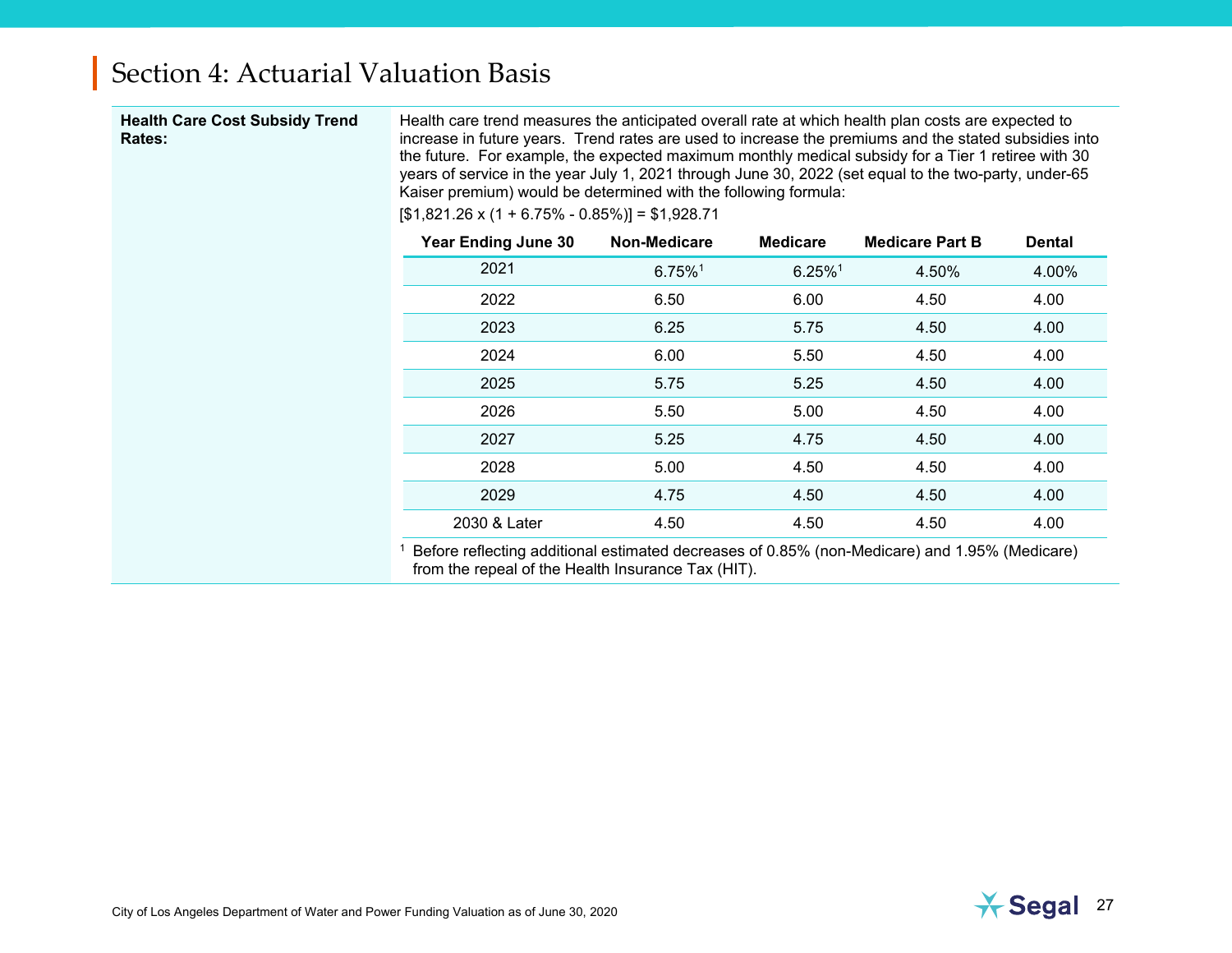| <b>Impact of Affordable Care Act:</b>                      | In the prior valuation, we included the impact of the projected excise tax ("Cadillac Tax") on certain high<br>cost medical plans beginning in 2022 as prescribed by the Affordable Care Act (ACA) and related<br>statutes. Subsequent to the June 30, 2019 valuation, the excise tax was repealed and is no longer<br>reflected. |
|------------------------------------------------------------|-----------------------------------------------------------------------------------------------------------------------------------------------------------------------------------------------------------------------------------------------------------------------------------------------------------------------------------|
| <b>Assumption Changes Since Prior</b><br><b>Valuation:</b> | The following assumptions were changed since the prior valuation:<br>Updated per capita costs.                                                                                                                                                                                                                                    |
|                                                            | Updated medical premium and subsidy trend.<br>$\bullet$<br>Updated assumed age difference for covered spouses.                                                                                                                                                                                                                    |

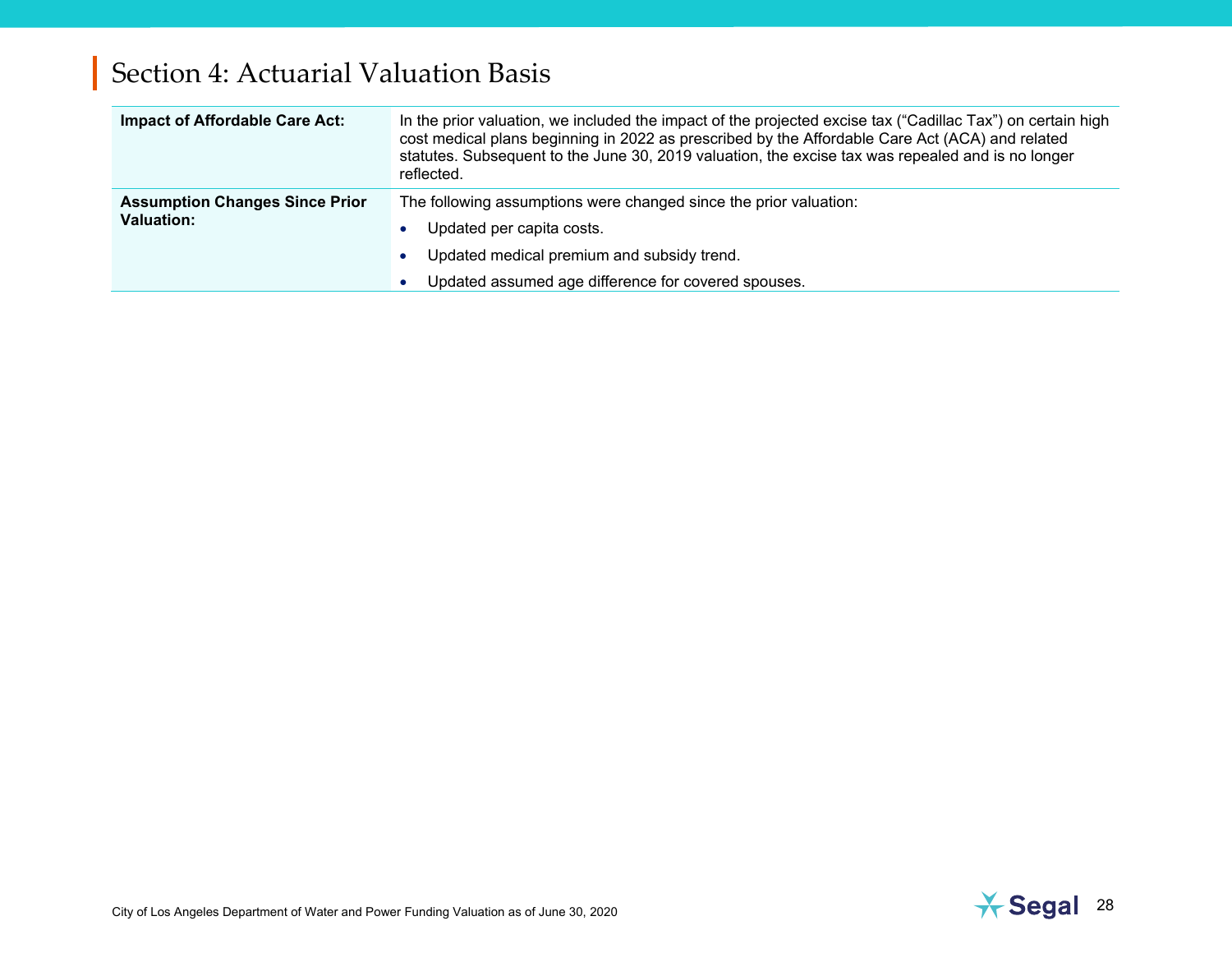#### <span id="page-31-0"></span>**Exhibit III: Summary of Plan**

This exhibit summarizes the major benefit provisions as included in the valuation. To the best of our knowledge, the summary represents the substantive plans as of the measurement date. It is not intended to be, nor should it be interpreted as, a complete statement of all benefit provisions.

| <b>Eligibility</b>            | A retiree who was an employee of DWP immediately prior to retirement and is receiving a monthly allowance under<br>DWP's retirement plan is eligible for the subsidy.                |
|-------------------------------|--------------------------------------------------------------------------------------------------------------------------------------------------------------------------------------|
| Tier 1                        | All members hired before January 1, 2014.                                                                                                                                            |
| Tier 2                        | All members hired on or after January 1, 2014.                                                                                                                                       |
| Age & Service<br>Requirement: | Eligible for minimum pension from the Retirement Plan as follows:                                                                                                                    |
| Tier 1                        | Age 60 with 5 years of Department service; or                                                                                                                                        |
|                               | Age 55 with 10 years of Department service in the last 12 years; or                                                                                                                  |
|                               | Any age with 30 years of Department service; or                                                                                                                                      |
|                               | Receiving permanent total disability benefits from the Plan.                                                                                                                         |
|                               | Note: To be eligible, the employee must have worked or been paid disability four of the last five years immediately<br>preceding eligibility to retire, or while eligible to retire. |
| Tier 2                        | Age 60 with 5 years of continuous Department Service with the Plan immediately prior to reaching eligibility; or Age<br>60 with 10 years of Qualifying service; or                   |
|                               | Any age with 30 years of Qualifying service; or                                                                                                                                      |
|                               | Receiving permanent total disability benefits from the Plan.                                                                                                                         |

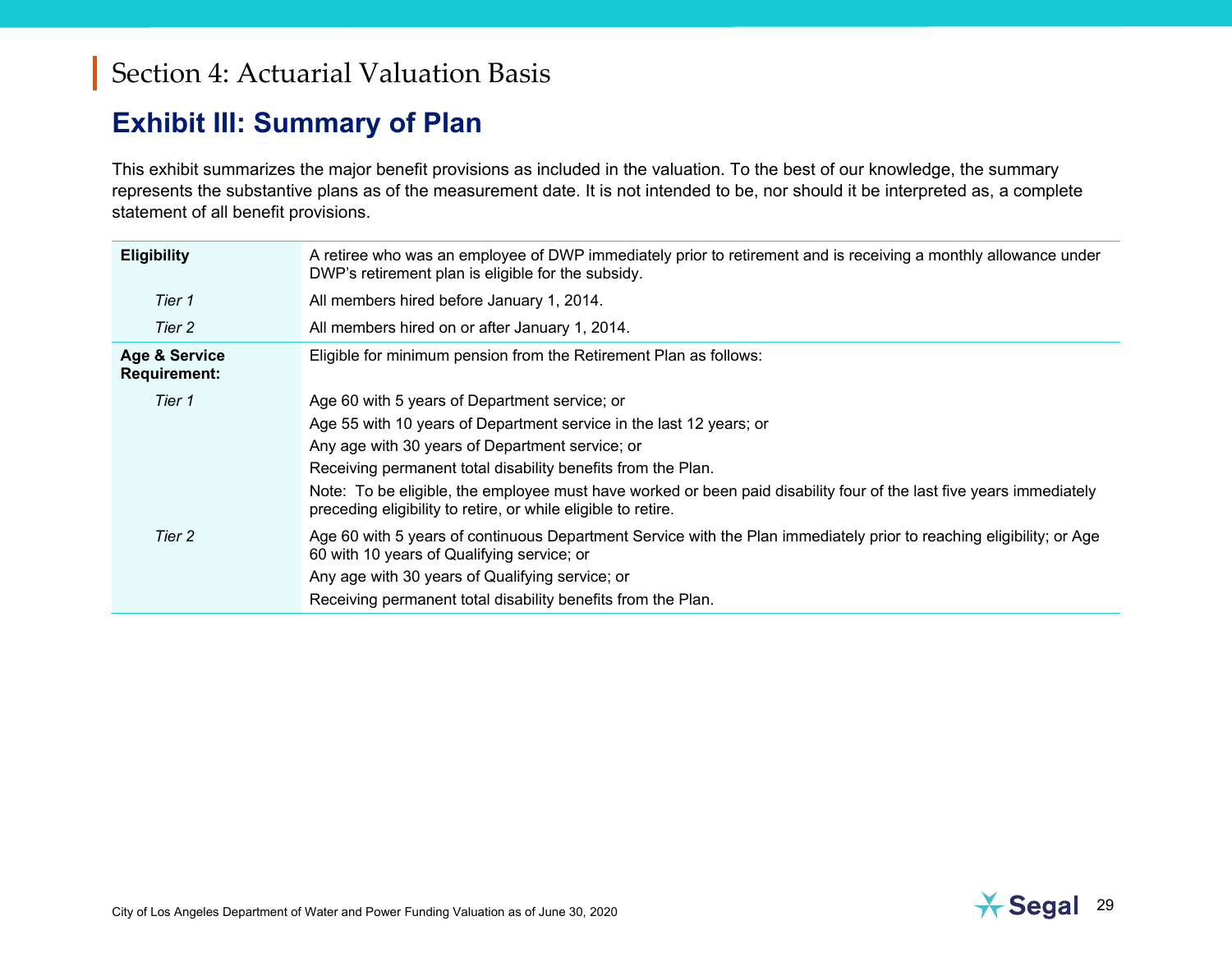**Benefit Types:** The maximum monthly dental subsidy (for Tiers 1 and 2) is \$37.58, except for Local 18 with a maximum of \$121.55.

The DWP medical premium subsidy is computed by a formula related to years of qualifying service and attained age at retirement. The actual years of qualifying service are rounded either up or down to the nearest integer value. The subsidy limit is applied to the combined medical carrier and Medicare Part B premium, but not the dental premium.

#### *Tier 1*

|                          |       |       | <b>Years of Service</b> |         |         |
|--------------------------|-------|-------|-------------------------|---------|---------|
| <b>Age at Retirement</b> | 10    | 15    | 20                      | 25      | 30      |
| 55                       | \$364 | \$729 | \$1,093                 | \$1,457 | \$1,821 |
| 56                       | 371   | 742   | 1,113                   | 1,484   | 1,821   |
| 57                       | 378   | 755   | 1,132                   | 1,510   | 1,821   |
| 58                       | 384   | 768   | 1,152                   | 1,536   | 1,821   |
| 59                       | 391   | 782   | 1,172                   | 1,563   | 1,821   |
| 60                       | 397   | 795   | 1,192                   | 1,589   | 1,821   |
| 61                       | 404   | 808   | 1,212                   | 1,616   | 1,821   |
| 62                       | 411   | 821   | 1,232                   | 1,642   | 1,821   |
| 63                       | 417   | 835   | 1,252                   | 1,669   | 1,821   |
| 64                       | 424   | 848   | 1,272                   | 1,695   | 1,821   |
| 65                       | 431   | 861   | 1,291                   | 1,722   | 1,821   |

*Tier 2*

|                          |       |       | Years of Service |       |       |
|--------------------------|-------|-------|------------------|-------|-------|
| <b>Age at Retirement</b> | 10    | 15    | 20               | 25    | 30    |
| 55                       | \$182 | \$364 | \$546            | \$729 | \$911 |
| 56                       | 185   | 371   | 556              | 742   | 911   |
| 57                       | 189   | 378   | 566              | 755   | 911   |
| 58                       | 192   | 384   | 576              | 768   | 911   |
| 59                       | 195   | 391   | 586              | 782   | 911   |
| 60                       | 199   | 397   | 596              | 795   | 911   |
| 61                       | 202   | 404   | 606              | 808   | 911   |
| 62                       | 205   | 411   | 616              | 821   | 911   |
| 63                       | 209   | 417   | 626              | 835   | 911   |
| 64                       | 212   | 424   | 636              | 848   | 911   |
| 65                       | 215   | 430   | 646              | 861   | 911   |

As shown, the maximum possible subsidy is \$1,821 and \$911 for Tier 1 and 2, respectively. Subsidies may increase until age at retirement reaches 80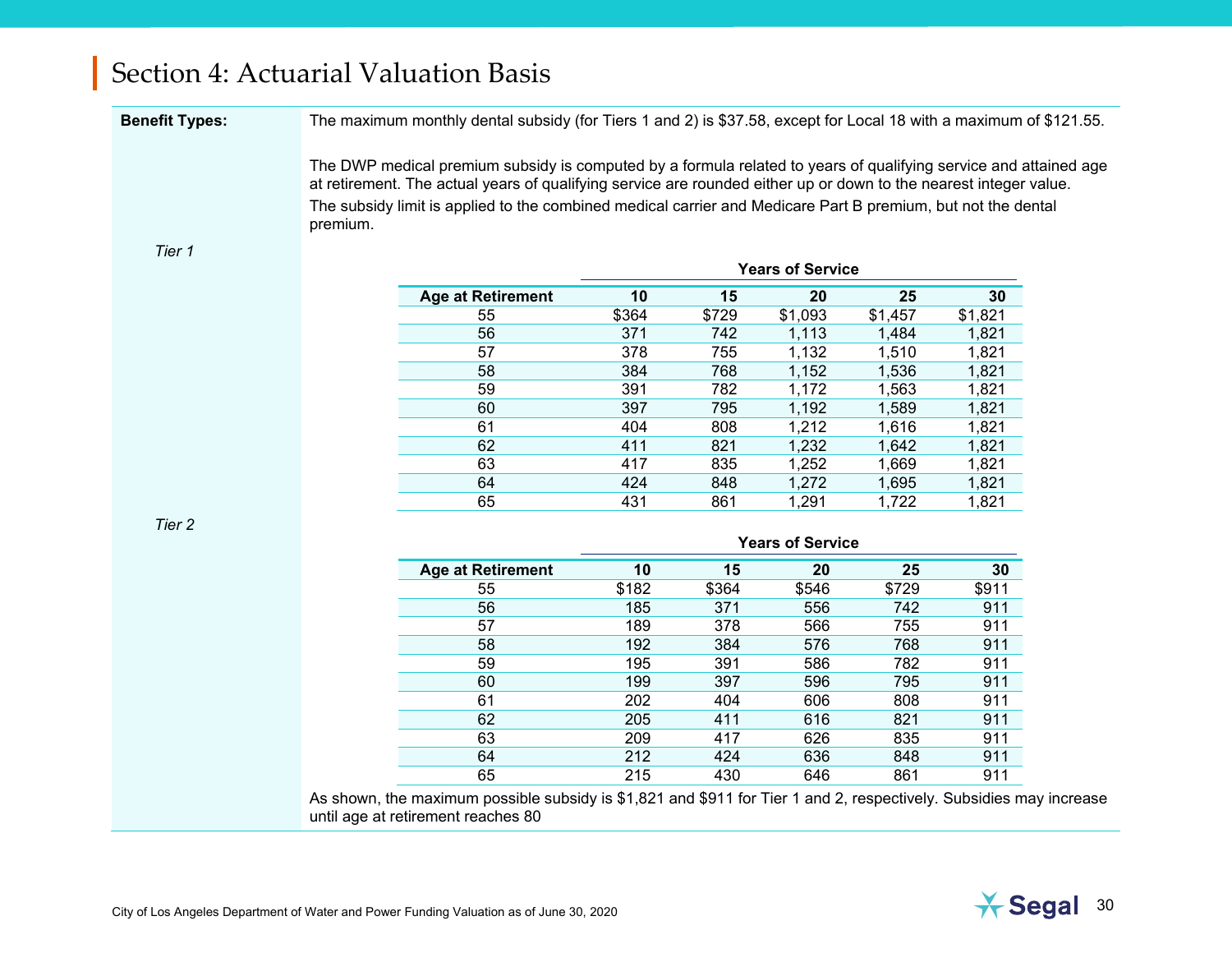| <b>Dependent Coverage:</b>                   | Dependent spouses are eligible for the DWP medical subsidy coverage. Surviving spouses are eligible to receive<br>the DWP medical subsidy that would have been given to the deceased employee or retiree if still living, and only if<br>the surviving spouse was enrolled in the deceased members' plan at the time of the members' death. Surviving<br>spouses and dependent spouses are not eligible for the dental subsidy. |
|----------------------------------------------|---------------------------------------------------------------------------------------------------------------------------------------------------------------------------------------------------------------------------------------------------------------------------------------------------------------------------------------------------------------------------------------------------------------------------------|
| <b>Retiree Contributions:</b>                | To the extent the DWP subsidies are less than the medical or dental premiums, the retiree contributes the cost<br>difference.                                                                                                                                                                                                                                                                                                   |
| <b>Changes in Plan</b><br><b>Provisions:</b> | None.                                                                                                                                                                                                                                                                                                                                                                                                                           |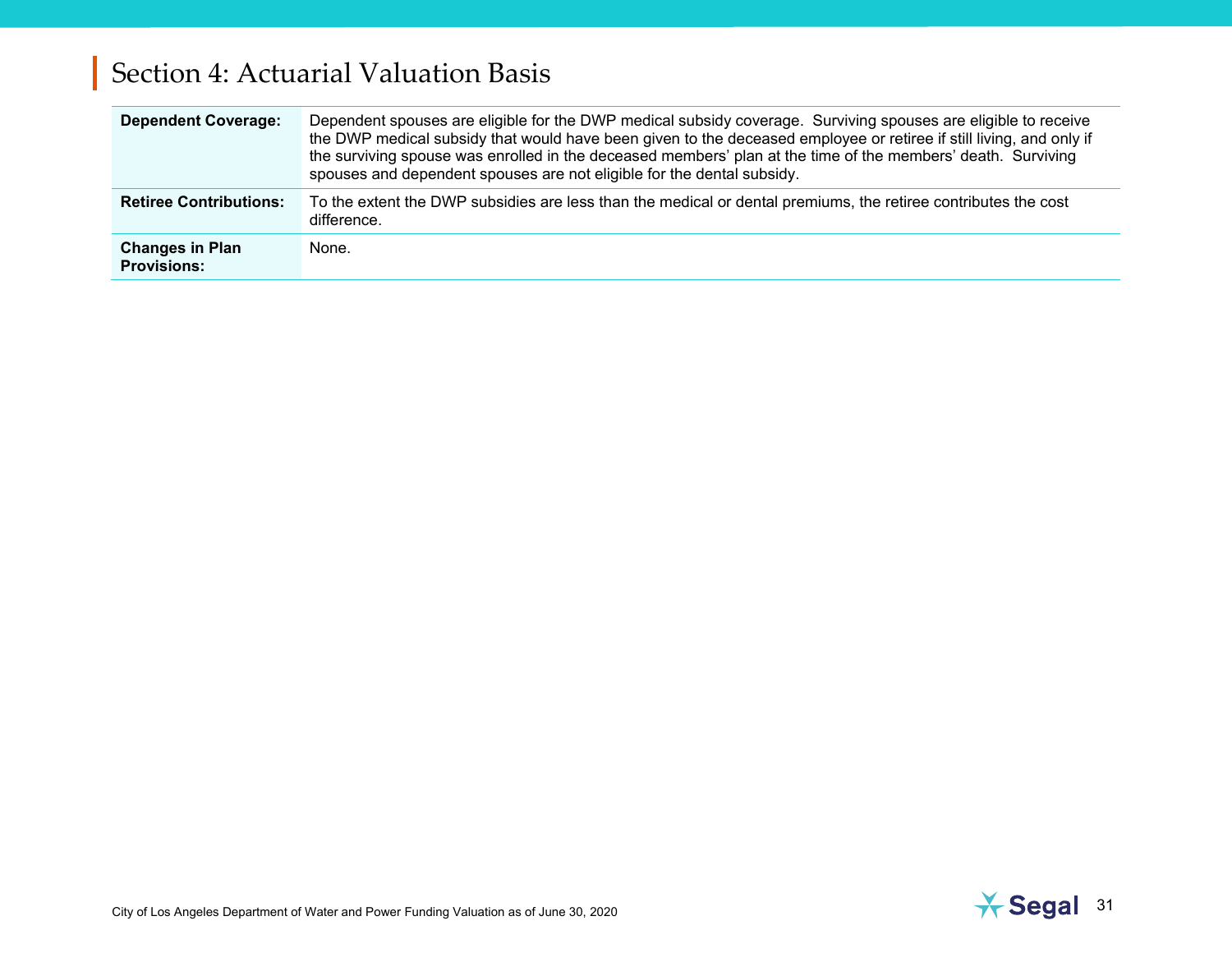#### <span id="page-34-0"></span>**Exhibit IV: Definitions of Terms**

The following list defines certain technical terms for the convenience of the reader:

| <b>Assumptions or</b><br><b>Actuarial Assumptions</b>                                   | The estimates on which the cost of the Plan is calculated including:<br><b>Investment return</b> — the rate of investment yield that the Plan will earn over the long-term future;<br>Mortality rates — the death rates of employees and pensioners; life expectancy is based on these rates;<br><b>Retirement rates</b> — the rate or probability of retirement at a given age;<br>Turnover rates - the rates at which employees of various ages are expected to leave employment for reasons<br>other than death, disability, or retirement. |
|-----------------------------------------------------------------------------------------|------------------------------------------------------------------------------------------------------------------------------------------------------------------------------------------------------------------------------------------------------------------------------------------------------------------------------------------------------------------------------------------------------------------------------------------------------------------------------------------------------------------------------------------------|
| <b>Actuarial Present</b><br><b>Value of Total</b><br><b>Projected Benefits</b><br>(APB) | Present value of all future benefit payments for current retirees and active employees taking into account<br>assumptions about demographics, turnover, mortality, disability, retirement, health care trends, and other actuarial<br>assumptions.                                                                                                                                                                                                                                                                                             |
| <b>Normal Cost</b>                                                                      | The amount of contributions required to fund the benefit allocated to the current year of service.                                                                                                                                                                                                                                                                                                                                                                                                                                             |
| <b>Actuarial Accrued</b><br><b>Liability for Actives</b>                                | The equivalent of the accumulated normal costs allocated to the years before the valuation date.                                                                                                                                                                                                                                                                                                                                                                                                                                               |
| <b>Actuarial Accrued</b><br><b>Liability for Retirees</b>                               | The single sum value of lifetime benefits to existing retirees. This sum takes account of life expectancies<br>appropriate to the ages of the retirees and of the interest which the sum is expected to earn before it is entirely paid<br>out in benefits.                                                                                                                                                                                                                                                                                    |
| <b>Actuarial Value of</b><br><b>Assets (AVA)</b>                                        | The value of assets used by the actuary in the valution. These may be at market value or some other method used<br>to smooth variations in market value from one valuation to the next.                                                                                                                                                                                                                                                                                                                                                        |
| <b>Funded Ratio</b>                                                                     | The ratio AVA/AAL.                                                                                                                                                                                                                                                                                                                                                                                                                                                                                                                             |
| <b>Unfunded Actuarial</b><br><b>Accrued Liability</b><br>(UAAL):                        | The extent to which the actuarial accrued liability of the Plan exceeds the assets of the Plan. There is a wide range<br>of approaches to paying off the unfunded actuarial accrued liability, from meeting the interest accrual only to<br>amortizing it over a specific period of time.                                                                                                                                                                                                                                                      |
| <b>Amortization of the</b><br><b>Unfunded Actuarial</b><br><b>Accrued Liability</b>     | Payments made over a period of years equal in value to the Plan's unfunded actuarial accrued liability.                                                                                                                                                                                                                                                                                                                                                                                                                                        |
| <b>Investment Return</b><br>(discount rate)                                             | The rate of earnings of the Plan from its investments, including interest, dividends and capital gain and loss<br>adjustments, computed as a percentage of the average value of the fund. For actuarial purposes, the investment<br>return often reflects a smoothing of the capital gains and losses to avoid significant swings in the value of assets<br>from one year to the next. If the plan is funded on a pay-as-you-go basis, the discount rate is tied to the expected<br>rate of return on day-to-day employer funds.               |